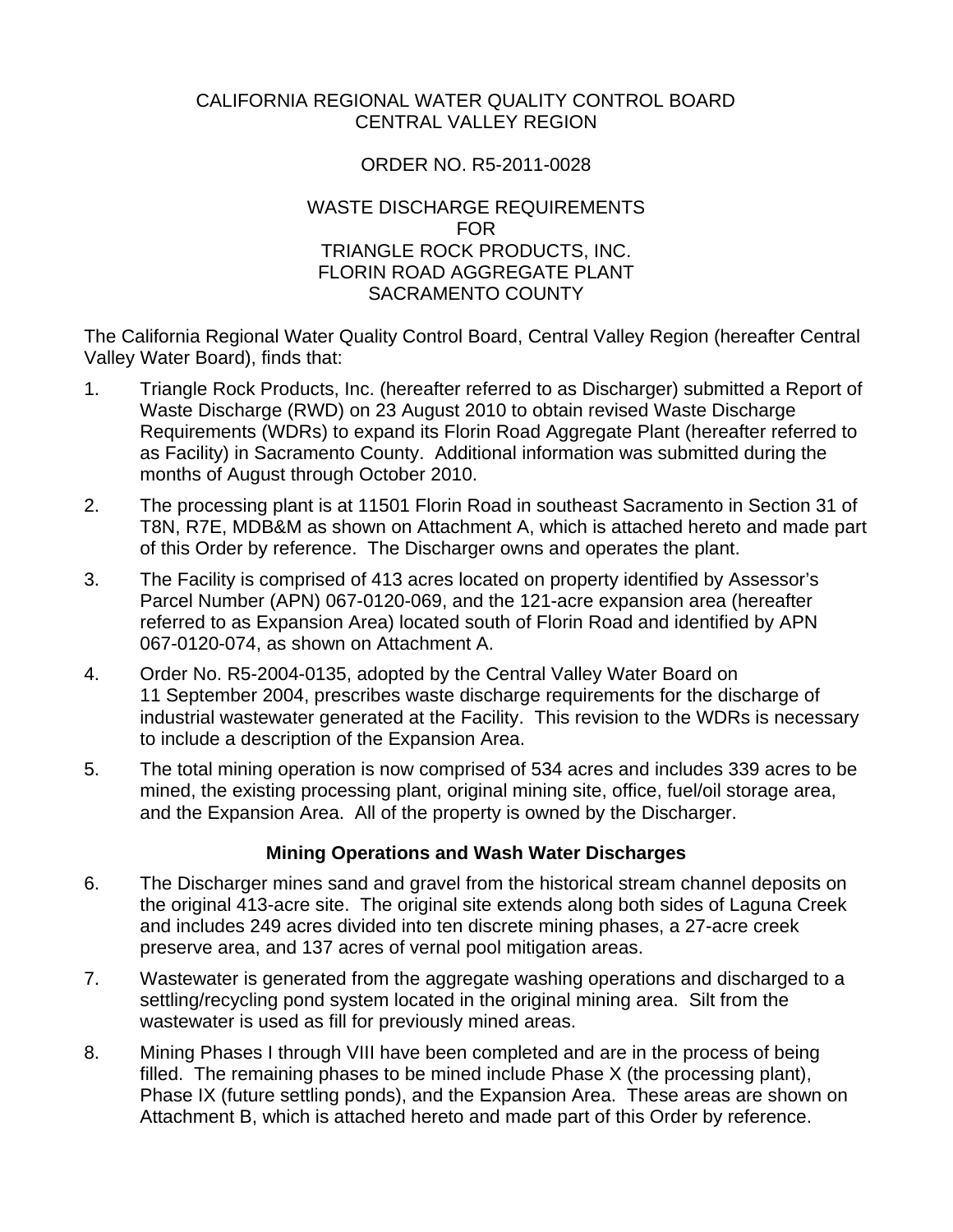- 9. Current mining activities are within mining Phase IX (including former Settling Ponds 1 and 2). These ponds had a total surface area of nine acres, were approximately 19 feet deep, and had a combined capacity of approximately 153 acre-feet at two feet of freeboard. Former Settling Ponds 1 and 2 were removed during the mining of Phase IX and replaced with Settling Ponds 3 through 6 in excavated mining Phases I and II.
- 10. The operation, as permitted by the County of Sacramento, processes up to 15,000 tons of aggregate per day. The mining operation lowers the existing land surface an estimated 65 feet by removing approximately 25 feet of overburden soil and 40 feet of aggregate using dry excavation methods.
- 11. Mining techniques may include, but are not limited to excavators and front-end loaders. The mined aggregate is transported to the processing plant in the original mining area via a conveyor belt or truck. The mined aggregate is washed, screened and stockpiled according to product type. Oversize material is crushed, washed, screened, and stockpiled. No washing or other processing activity is performed in the Expansion Area.
- 12. The site was not historically mined for gold. Any gold recovered by the Discharger from the aggregate is by gravity separation only. Non-ionic surfactants may be used in this process.
- 13. The aggregate washing process uses approximately 6.3 million gallons per day (mgd) of water, most of which is recycled. The aggregate washing wastewater is discharged to a clarifier where polymers are added to enhance solids settling. Approximately 0.63 mgd of silt-laden (or sediment slurry) water from the clarifier is currently discharged to settling ponds. The decant water is pumped to the fresh water tank for reuse. A process flow diagram is provided as Attachment C, which is attached hereto and made part of this Order by reference.
- 14. The silt-laden water is conveyed from the clarifier to the settling ponds through a high density polyethylene pipe. Where the pipeline crosses over Laguna Creek, the pipe is encased in steel pipe mounted to an existing bridge structure.
- 15. Silt-laden water is discharged into Settling Ponds 3, 4, 5, and 6 located within mining Phases I and II. Phases I and II comprise approximately 50 acres, excavated to 62 feet below surrounding grade, providing a capacity of 5.1 million cubic yards (approximately 3,200 acre-feet) at two feet of freeboard.
- 16. The silt-laden water is rotated to each of the settling ponds. When a pond is filled with silt, the water is diverted to another pond to allow silt in the first pond to dry. Once the silt in a pond has dried, the silt is compacted as fill. The levees of each pond are raised and the process is repeated.
- 17. A floating electric pump is used to skim water from the ponds and pump it back to the freshwater tank for reuse.
- 18. Approximately 0.95 mgd of makeup water is needed for aggregate washing. Two supply wells, Well 1 and 2, provide makeup water to replace water lost to evaporation or retained in the gravel. Well 1 is sampled to monitor groundwater quality. Both wells are located near the water clarifier as shown in Attachment D, which is attached hereto and made part of this Order by reference. Additional makeup water can also be obtained from the wastewater settling ponds.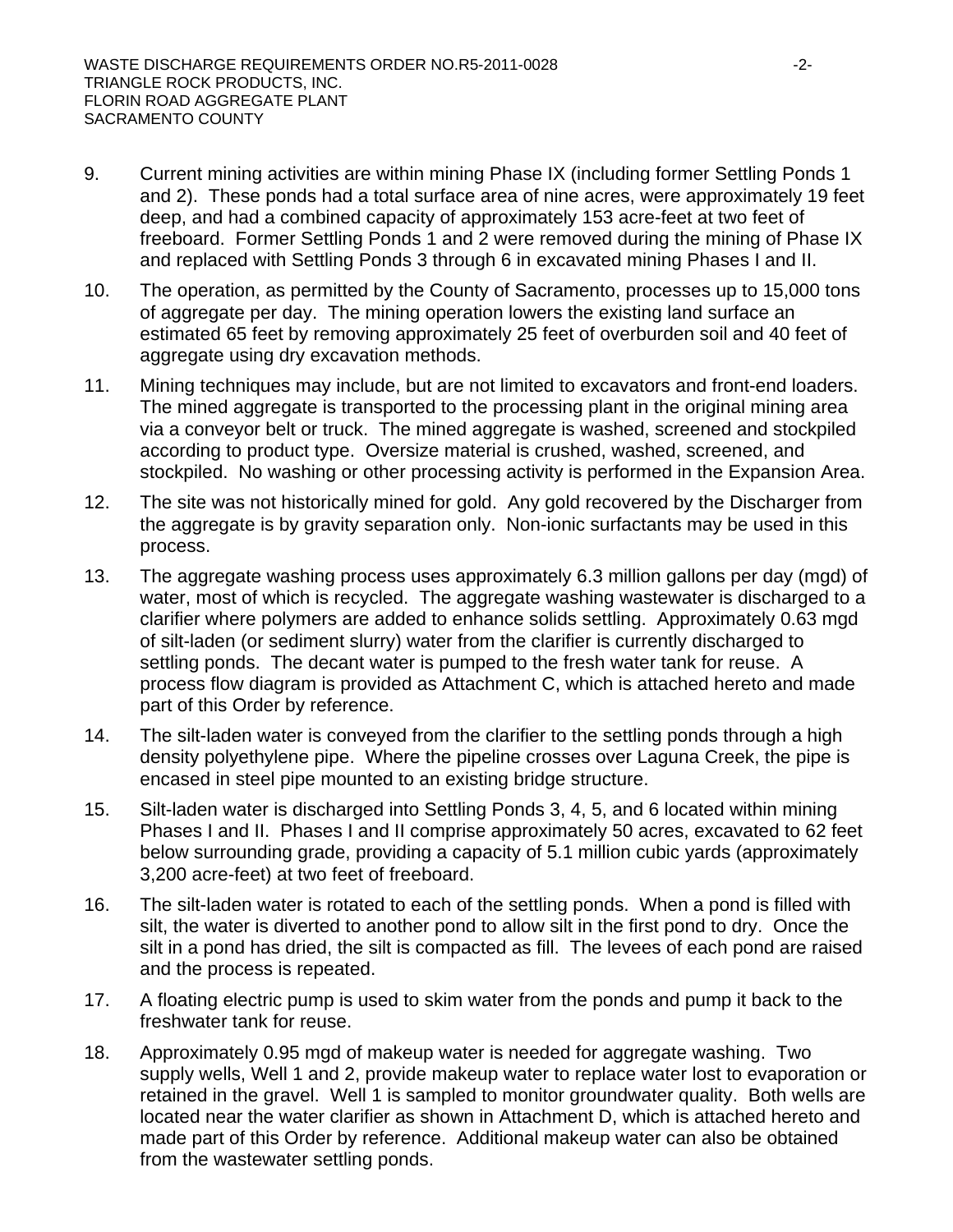19. Based on monthly monitoring reports from 2004 through 2010, the wastewater (sediment slurry) discharged to the settling ponds is compared with the analytical results of groundwater samples collected from Well 1, as listed on the following table:

|                                | Wastewater |             | Groundwater |                      |             |
|--------------------------------|------------|-------------|-------------|----------------------|-------------|
| Constituents                   | Average    | Range       | Average     | Range                | Units       |
| Chloride                       | 17.2       | $0.5 - 49$  | 7.6         | $7.1 - 8.8$          | mq/L        |
| <b>Electrical Conductivity</b> | 214        | 140 - 380   | 217         | 180 - 320            | $\mu$ s/com |
| рH                             | 7.1        | $6.4 - 7.8$ | 7.0         | $6.5 - 7.5$ pH units |             |
| <b>Total Dissolved Solids</b>  | 195        | $110 - 350$ | 181         | $160 - 210$          | mq/L        |

The data indicates on average, that the wastewater has not contributed significant concentrations of waste constituents to the groundwater. However, the data indicates that there is a potential for groundwater to be impacted by chloride concentrations and other constituents of total dissolved solids. Therefore, this Order requires the Discharger to submit a *Salinity Reduction Feasibility Study* to determine if best practicable treatment and controls (BPTCs) are available to further reduce the salinity of the Facility's wastewater.

20. Standard minerals and metal data of the wastewater (sediment slurry from the clarifier) sampled in August 2003 and August 2010 are listed below.

|                                | August 2003               | August 2010             |
|--------------------------------|---------------------------|-------------------------|
| Constituent                    | Wastewater <sup>1,2</sup> | Wastewater <sup>1</sup> |
| Calcium, mg/L                  | 14                        | 16                      |
| Magnesium, mg/L                | 7.6                       | 8.1                     |
| Sodium, mg/L                   | 18                        | 32                      |
| Bicarbonate, mg/L              | 31                        | 72                      |
| Carbonate, mg/L                | $5$                       | ND, 5.0 <sup>3</sup>    |
| Hydroxide, mg/L                | $5$                       | ND, 5.0 $3$             |
| Total Alkalinity, mg/L         | 31                        | 72                      |
| Chloride, mg/L                 | 33                        | 24                      |
| Fluoride, mg/L                 | 0.61                      | 0.53                    |
| Sulfate, mg/L                  | 15                        | 18                      |
| TDS, mg/L                      | 190                       | 220                     |
| pH, std. Units                 | 7.47                      | 7.9                     |
| Nitrate as $NO3$ , mg/L        | 5.2                       | 11                      |
| Hardness, mg/L as $CaCO3$ $O3$ | 67                        | 73                      |
| Aluminum                       | $50$                      | ND, 50 $3$              |
| Antimony                       | < 6                       | ND, 6.0 $3$             |
| Arsenic                        | $<$ 2                     | 3.6                     |
| <b>Barium</b>                  | 100                       | ND, 100 <sup>3</sup>    |
| Beryllium                      | $<$ 1                     | ND, 1.0 $3$             |
| Cadmium                        | $<$ 1                     | ND, $1.03$              |
| Chromium, total                | $<$ 10                    | ND, 10 $3$              |
| Copper                         | $50$                      | ND, 50 $3$              |
| Iron                           | 100                       | ND, 100 <sup>3</sup>    |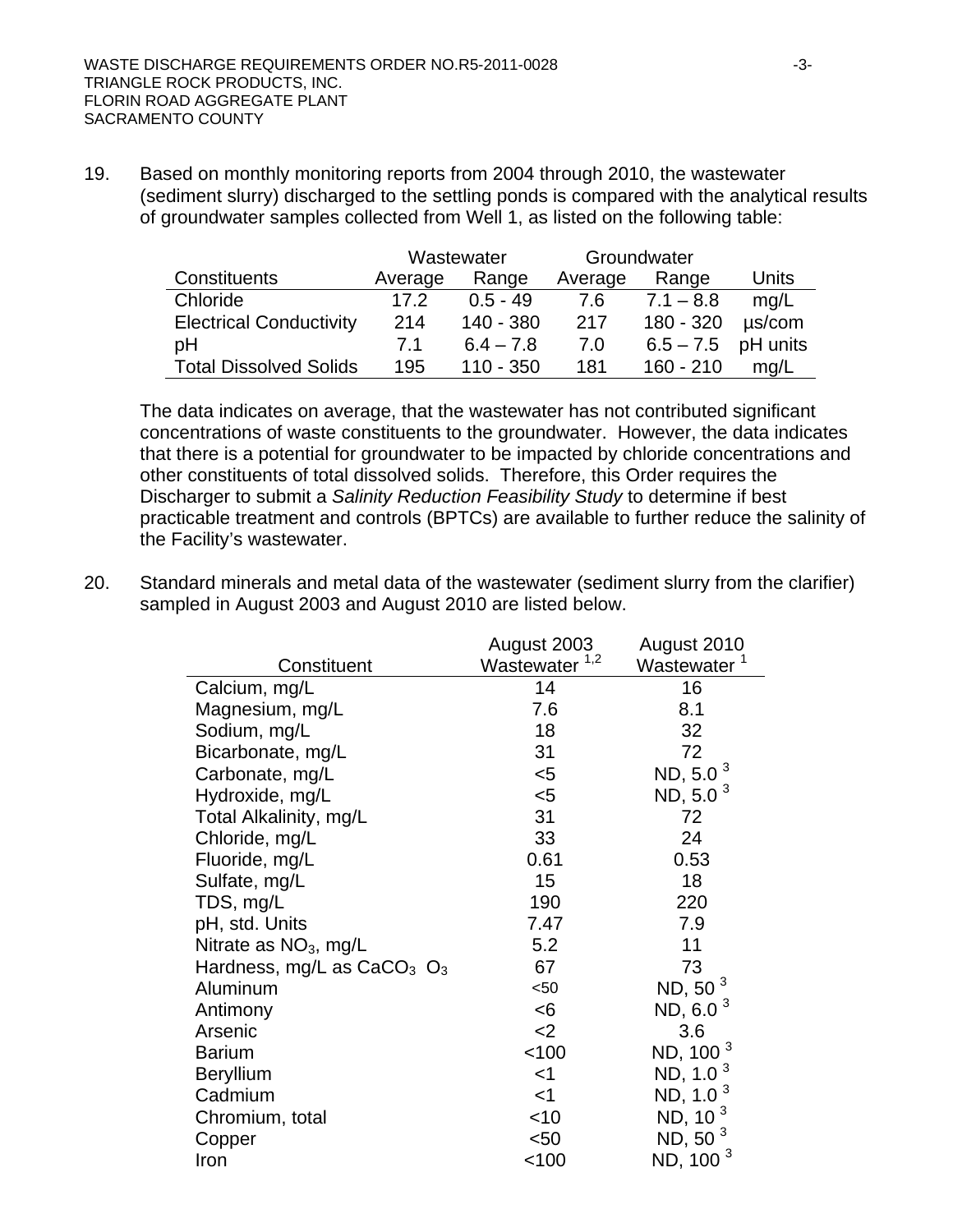|                      | August 2003      | August 2010             |
|----------------------|------------------|-------------------------|
| Constituent          | Wastewater $1,2$ | Wastewater <sup>1</sup> |
| Lead                 | <5               | ND, 5.0 $3$             |
| Manganese            | 12               | ND, $103$               |
| Mercury, total       | < 0.20           | ND, 0.20 $3$            |
| <b>Nickel</b>        | $<$ 10           | ND, 10 $3$              |
| Selenium             | $5$              | ND, 5.0 $3$             |
| Silver               | $<$ 10           | ND, $103$               |
| Thallium             | $<$ 1            | ND, $1.03$              |
| Vanadium             | 6.6              |                         |
| Zinc                 | 53               | ND, 50 $3$              |
| ug/L except as noted |                  |                         |

µg/L except as noted

2 Sample was filtered prior to preservation.

3 ND denotes not detected, reporting limit shown.

- 21. Temporary soil and overburden stockpiles are maintained for site reclamation. Sediments from the wastewater settling ponds are also periodically removed and used for these purposes.
- 22. Domestic wastewater is discharged to a septic system, which consists of a 1,500 gallon septic tank and two 35-foot deep seepage pits at the location depicted on Attachment D. The septic system is operated under a permit issued by the Sacramento County Environmental Management Department.
- 23. The Discharger maintains a lubricating oil storage area. Waste oil is stored in drums within a bermed secondary containment area. Motor oil and hydraulic fluids are stored in double-walled tanks.
- 24. The Discharger maintains a 10,000 gallon above-ground fuel storage tank at the Facility. The tank is double-walled with secondary containment. The Discharger has complied with the Aboveground Petroleum Storage Tank Act by completing a Spill Prevention Control and Countermeasure Plan.
- 25. The Discharger proposes to use 98 acres of the acquired 121-acre Expansion Area for mining purposes. The remaining 23 acres, including Laguna Creek, will serve as a wildlife habitat corridor.
- 26. The average ground surface elevation at the Expansion Area is approximately 108 feet above mean sea level. Aggregate will be mined to a depth of approximately 70 - 75 feet below ground surface.
- 27. The Discharger proposes to construct an underground conveyor system that will convey the mined aggregate from the Expansion Area to the existing processing plant. The conveyor system location is depicted on Attachment B.
- 28. No aggregate stockpiling, processing or waste discharge will occur on the Expansion Area. Temporary soil and overburden stockpiles will be maintained at the Expansion Area for site reclamation purposes.
- 29. The processing, discharge system and discharge volume will remain the same.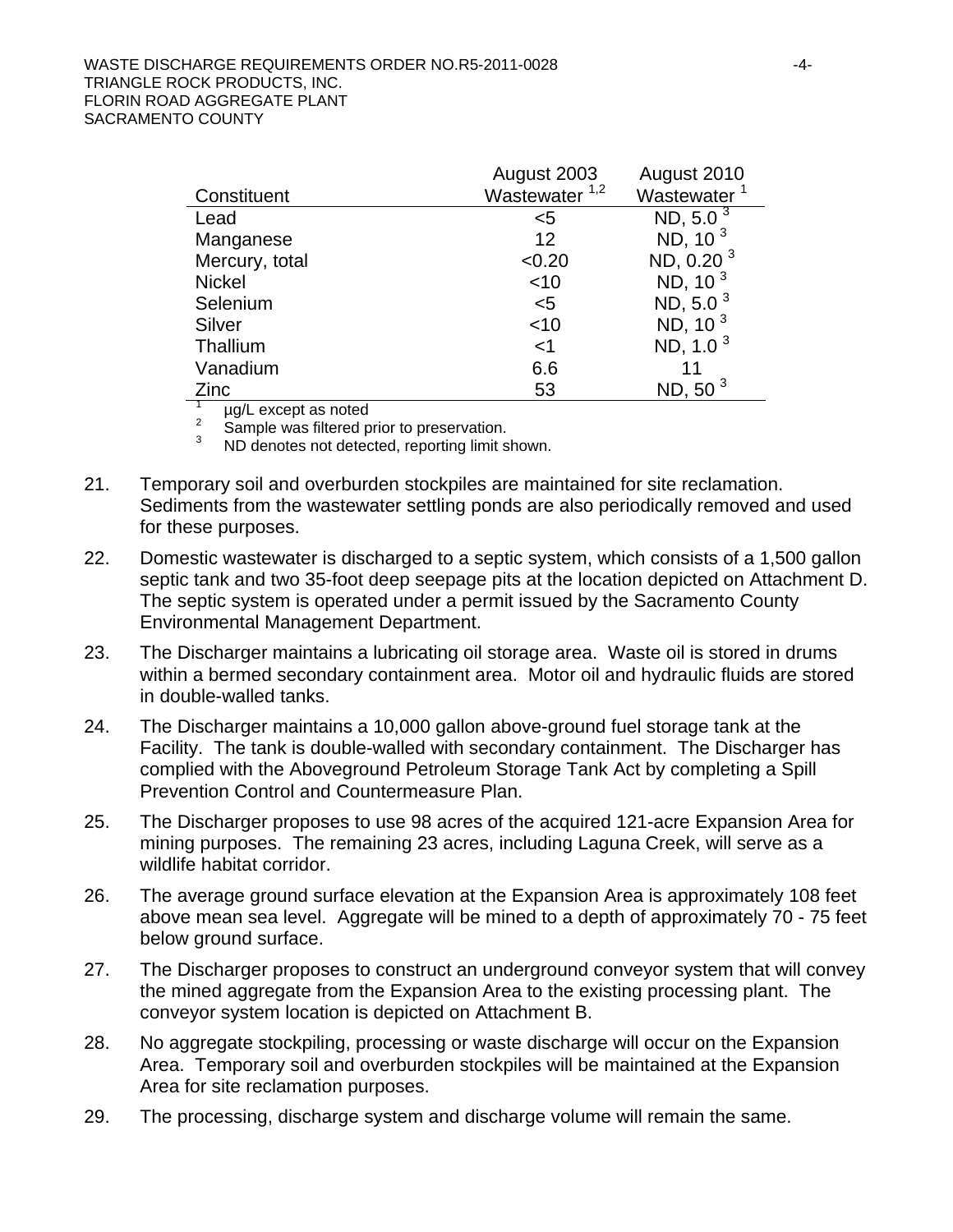- 30. Former Ponds 1 and 2 may be converted into multiple settling ponds to receive siltladen water from the mining activities. The future ponds may have a total surface area of 28 acres, an average depth of 47 feet, and a capacity of approximately 1,000 acrefeet with a two feet freeboard. The silt will be used as needed to fill the previously mined areas.
- 31. The remaining silt storage capacity in Ponds 3, 4, 5 and 6, with five feet of freeboard, as of August 2010, is 780.6 acre-feet (1.26 million cubic yards). The settling ponds can accommodate the silts generated from Phase IX and the Expansion Area mining activities.

## **Site-Specific Conditions**

- 32. Soils beneath the original mining area are deposits of the Laguna Formation. The Facility is bounded on the east by the Folsom South Canal, a concrete lined channel. Both Laguna Creek and Frye Creek traverse the original mining area. Laguna Creek traverse the Expansion Area.
- 33. The upper soil (overburden) within the original mining area is a discrete clay layer approximately 25 feet thick underlain by approximately 40 feet of sandy gravels and cobbles which the Discharger mines. Below the gravel layer is a discrete clay layer up to 15 feet thick, which will not be disturbed by mining operations.
- 34. The topography of the original mining area is disturbed due to ongoing grading and excavation. The ground surface in the main processing area is approximately 110 to 130 feet above mean sea level.
- 35. Natural drainage features direct storm water from the unmined portions of Phases V through VIII to Laguna Creek. Mining operations will ultimately eliminate drainage from the mined areas because they will be reclaimed at elevations below the surrounding grade. Drainage from properties north of Jackson Highway currently flows across the site.
- 36. The Army Corps of Engineers constructed 100-year floodplain protection along the eastern bank of Laguna Creek when the creek was realigned. This berm provides floodplain protection for Phase I and II, as depicted on Attachment B. With the exception of Phase X, the remainder of the site is outside of the 100-year floodplain.
- 37. Based on surface water monitoring data provided in the monthly monitoring reports from 2001 through November 2010, electrical conductivity values in Laguna Creek upstream (SW-1) of the Facility are not significantly different than values downstream (SW-2). The same appears to be true for pH. Turbidity data for periods when Laguna Creek is actively flowing along the entire reach within the Facility boundaries indicates that turbidity is typically reduced along that reach, except during spring, when it tends to increase. Surface water sample locations, SW-1 and SW-2, are shown on Attachment D.
- 38. The surrounding land is zoned for agricultural use.
- 39. The Facility lies within the Herald Hydrologic Subarea Boundary No. 531.11, as depicted on interagency hydrologic maps prepared by the Department of Water Resources in August 1986.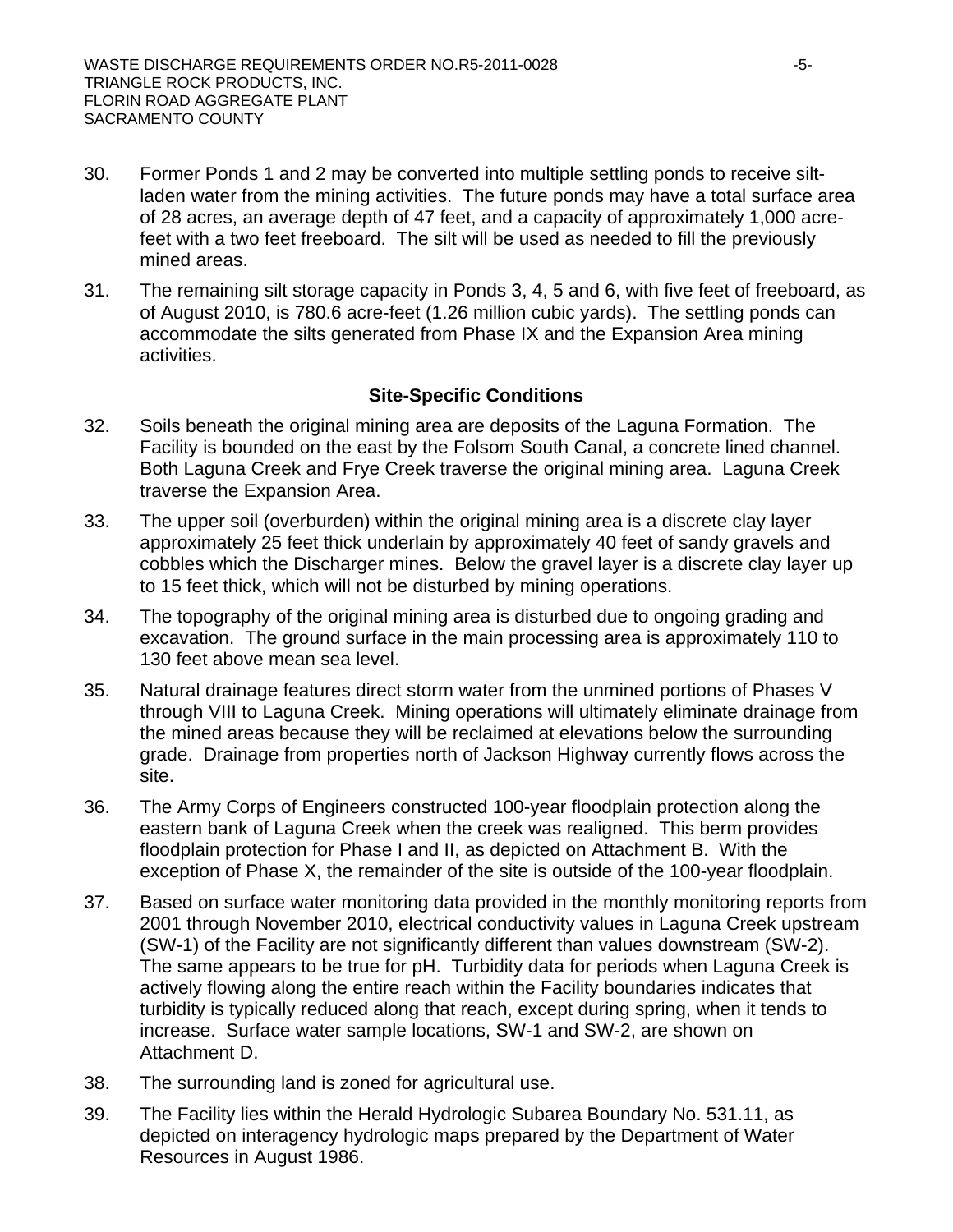#### **Groundwater Conditions**

- 40. The RWD included historical data from the California Department of Water Resources Groundwater Level Data for Well No. 03N07E3IJ001M located just to the east between the South Folsom Canal and Sunrise Boulevard as shown in Attachment D. The data indicates that the water table elevation has been decreasing since the 1950s. The depth to groundwater (distance from the ground surface to the water level in the well) has increased from about 50 feet to the current depth of about 108 feet as measured in April 2010.
- 41. The depth to groundwater in the existing, inactive irrigation well at the Expansion Area was 130 feet below the ground surface as measured in May 2007.
- 42. The Discharger operates two supply wells, Well 1 and Well 2, at the Facility. Well 1 was sampled in August 2003 to provide a preliminary characterization of groundwater quality. Additional testing was performed in August 2010. The groundwater data is summarized below.

|                              | Groundwater                  | Groundwater                |
|------------------------------|------------------------------|----------------------------|
| Constituent                  | (August 2003) <sup>1,2</sup> | (August 2010) <sup>1</sup> |
| Calcium, mg/L                | 12                           | 14                         |
| Magnesium, mg/L              | 7.1                          | 7.2                        |
| Sodium, mg/L                 | 20                           | 25                         |
| Bicarbonate, mg/L            | 93                           | 87                         |
| Carbonate, mg/L              | $5$                          | $ND, 5.0^3$                |
| Hydroxide, mg/L              | $5$                          | ND, 5.0 $^3$               |
| Total Alkalinity, mg/L       | 93                           | 87                         |
| Chloride, mg/L               | 6.1                          | 7.7                        |
| Fluoride, mg/L               | 0.21                         | 0.21                       |
| Sulfate, mg/L                | 3.8                          | 12                         |
| Total dissolved solids, mg/L | 180                          | 190                        |
| pH, std. units               | 7.59                         | 7.6                        |
| Nitrate as $NO3$ , mg/L      | $<$ 2                        | <b>ND</b>                  |
| Hardness, mg/L as $CaCO3$    | 59                           | 64                         |
| Aluminum                     | $50$                         | ND, 50 <sup>3</sup>        |
| Antimony                     | <6                           | ND, 6.0 $^3$               |
| Arsenic                      | 2.7                          | 4.9                        |
| <b>Barium</b>                | < 100                        | ND, 100 <sup>3</sup>       |
| Beryllium                    | $<$ 1                        | ND, 1.0 $3$                |
| Cadmium                      | $<$ 1                        | ND, 1.0 $^3$               |
| Chromium, total              | $<$ 10                       | ND, 10 $3$                 |
| Copper                       | $50$                         | ND, 50 $3$                 |
| Iron                         | < 100                        | 120                        |
| Lead                         | $5$                          | ND, 5.0 $3$                |
| Manganese                    | $<$ 10                       | 110                        |
| Mercury, total               | < 0.20                       | ND, 0.20 <sup>3</sup>      |
| <b>Nickel</b>                | $<$ 10                       | ND, 10 <sup>3</sup>        |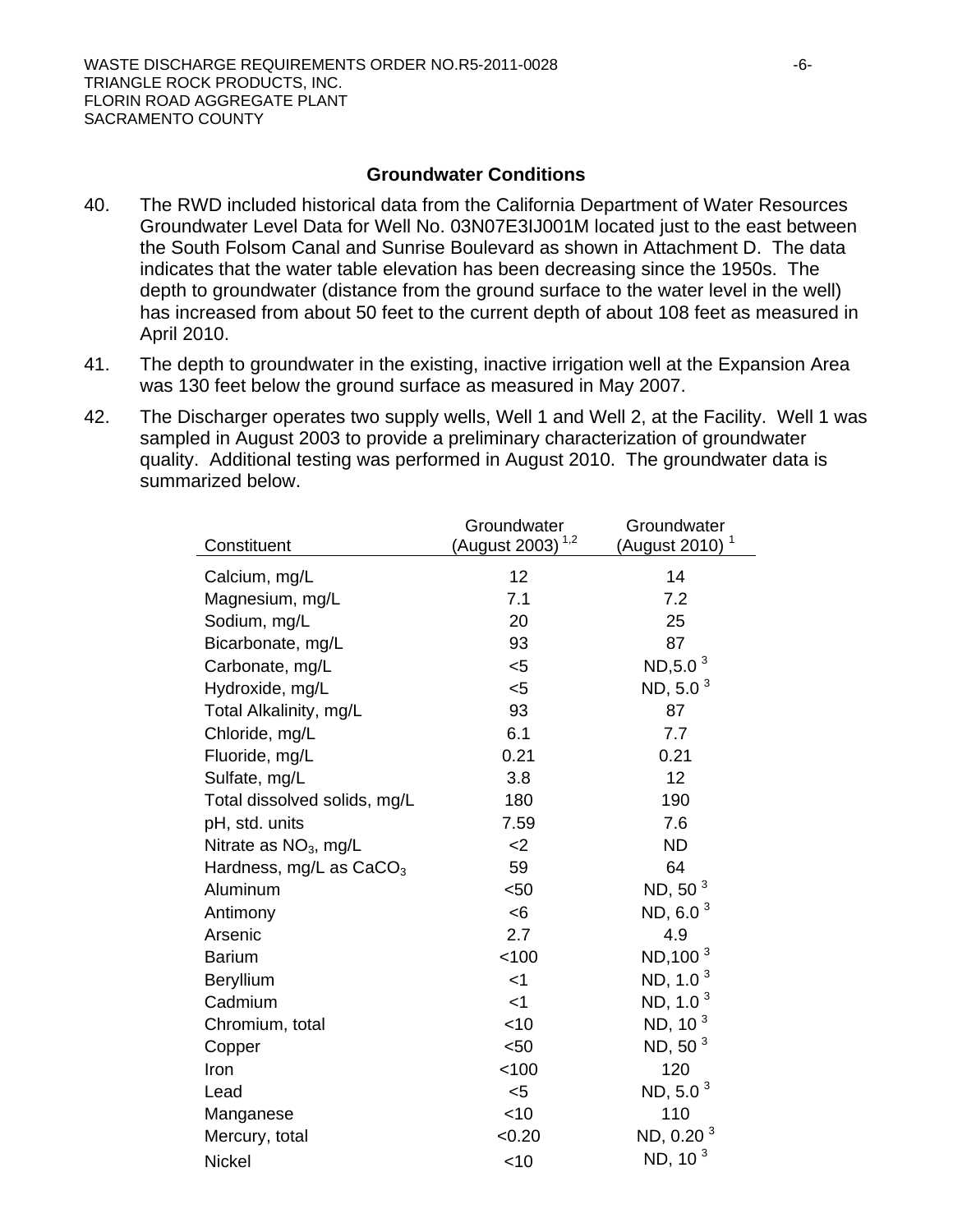| Constituent | Groundwater<br>(August 2003) <sup>1,2</sup> | Groundwater<br>(August 2010) <sup>1</sup> |
|-------------|---------------------------------------------|-------------------------------------------|
| Selenium    | <5                                          | ND, $5^3$                                 |
| Silver      | $<$ 10                                      | ND, 10 <sup>3</sup>                       |
| Thallium    | $<$ 1                                       | ND, 1.0 <sup>3</sup>                      |
| Vanadium    | $<$ 3                                       | ND, $3.03$                                |
| Zinc        | 67                                          | ND, 50 <sup>3</sup>                       |

1 ug/L except as noted.

2 Sample was filtered prior to preservation

3 ND denotes not detected, reporting limit shown

Based on the data presented, wastes constituents remain fairly steady. However, manganese concentration in the groundwater appeared to have increased since the 2003 monitoring event.

## **Basin Plan, Beneficial Uses, and Regulatory Considerations**

- 43. The *Water Quality Control Plan for the Sacramento River and San Joaquin River Basins, Fourth Edition*, (hereafter Basin Plan) designates beneficial uses, establishes water quality objectives, contains implementation plans and policies for protecting waters of the basin, and incorporates by reference plans and policies adopted by the State Water Resources Control Board (State Board). Pursuant to Section 13263(a) of the California Water Code, waste discharge requirements must implement the Basin Plan.
- 44. Surface water drainage in the vicinity of the Facility is to Laguna Creek, which is a tributary to the Cosumnes River. The beneficial uses of the Cosumnes River are municipal and domestic supply; agricultural supply; water contact recreation; noncontact water recreation; warm freshwater habitat; cold freshwater habitat; migration of aquatic organisms; spawning, reproduction, and/or early development; and wildlife habitat.
- 45. The beneficial uses of underlying groundwater are municipal and domestic supply, industrial service supply, industrial process supply, and agricultural supply.
- 46. State Water Resources Control Board Resolution No. 68-16 (the Antidegradation Policy) allows the degradation of groundwater quality if the Central Valley Water Board determines that:
	- a. The degradation is consistent with the maximum benefit to the people of the State;
	- b. The degradation will not unreasonably affect present and anticipated future beneficial uses;
	- c. The degradation does not cause exceedance of one or more water quality objectives; and
	- d. The Discharger employs best practicable treatment and control to minimize degradation.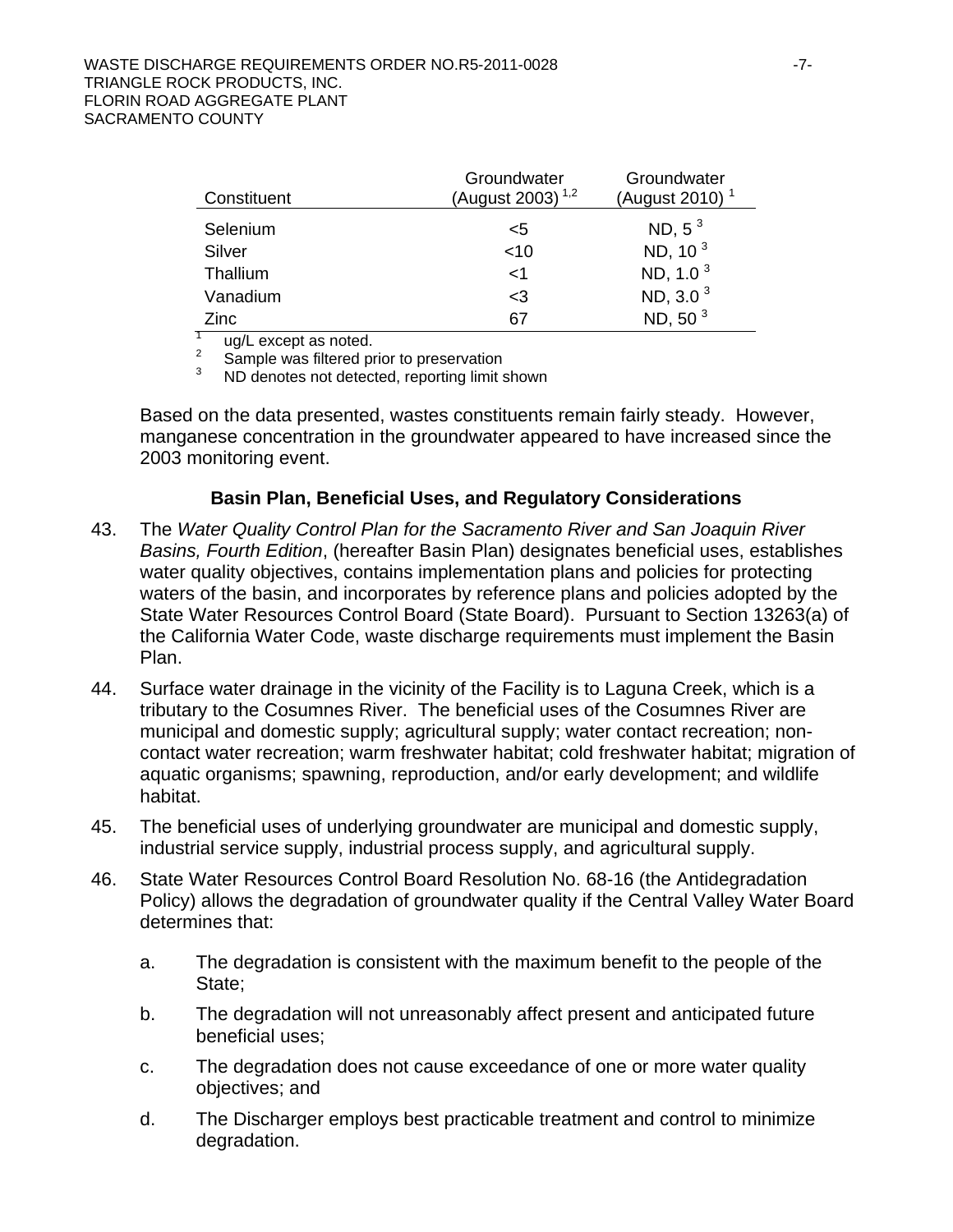- 47. The treatment and control practices described herein provide commonly implemented treatment and control for the aggregate wastewater, and should prevent the discharge from creating a condition of pollution or nuisance, and maintain water quality. The following treatment and control practices will be implemented at the site:
	- a. Settling ponds are routinely used in the aggregate mining industry to settle suspended solids.
	- b. The Discharger directly recycles clarified wastewater and skims excess water from the settling ponds, therefore reducing the potential from evapoconcentration and potential migration through the underlying clay at those areas.
	- c. This Order requires monitoring of the sediment slurry and water supply.
- 48. The Discharger has provided an antidegradation analysis. Data provided in the analysis demonstrated that wastewater quality does not have reasonable potential to cause degradation of groundwater beyond water quality objectives or pose a threat to beneficial uses. The Discharger has stated that the Expansion Area is an economic benefit. The current permitted mining site has limited mining reserves and the Discharger anticipates the need for aggregate material for upcoming construction projects. The Expansion Area will sustain the jobs for current Triangle Rock Product employees as well as provide additional jobs for the construction of the tunnel and conveyor system necessary to transport the mined aggregate from the Expansion Area to the processing facility. Economic prosperity of valley communities and associated industry is of maximum benefit to the people of the State, and therefore sufficient reason to accommodate expansion and limited groundwater degradation provided terms of the Basin Plan are met.
- 49. Based on the threat and complexity of the discharge, the Facility is determined to be classified 2-C as defined below:
	- a. Category 2 threat to water quality, defined as, "those discharges of waste that could impair the designated beneficial uses of the receiving water, cause short term violation of water quality objectives, cause secondary drinking water standards to be violated, or cause a nuisance.
	- b. Category C complexity, defined as, "any discharger for which waste discharge requirements have been prescribed pursuant to Section 13263 of the Water Code not included as a Category "A" or Category "B" as described above. Included would be discharges having no waste treatment systems or that comply with best management practices, discharges having passive treatment and disposal systems, or dischargers having waste storage systems with land disposal.
- 50. California Water Code Section 13267(b) provides that: *"In conducting an investigation specified in subdivision (a), the regional board may require that any person who has discharged, discharges, or is suspected of discharging, or who proposes to discharge within its region, or any citizen or domiciliary, or political agency or entity of this state who has discharged, discharges, or is suspected of discharging, or who proposes to discharge waste outside of its region that could affect the quality of the waters of the state within its region shall furnish, under penalty of perjury, technical or monitoring*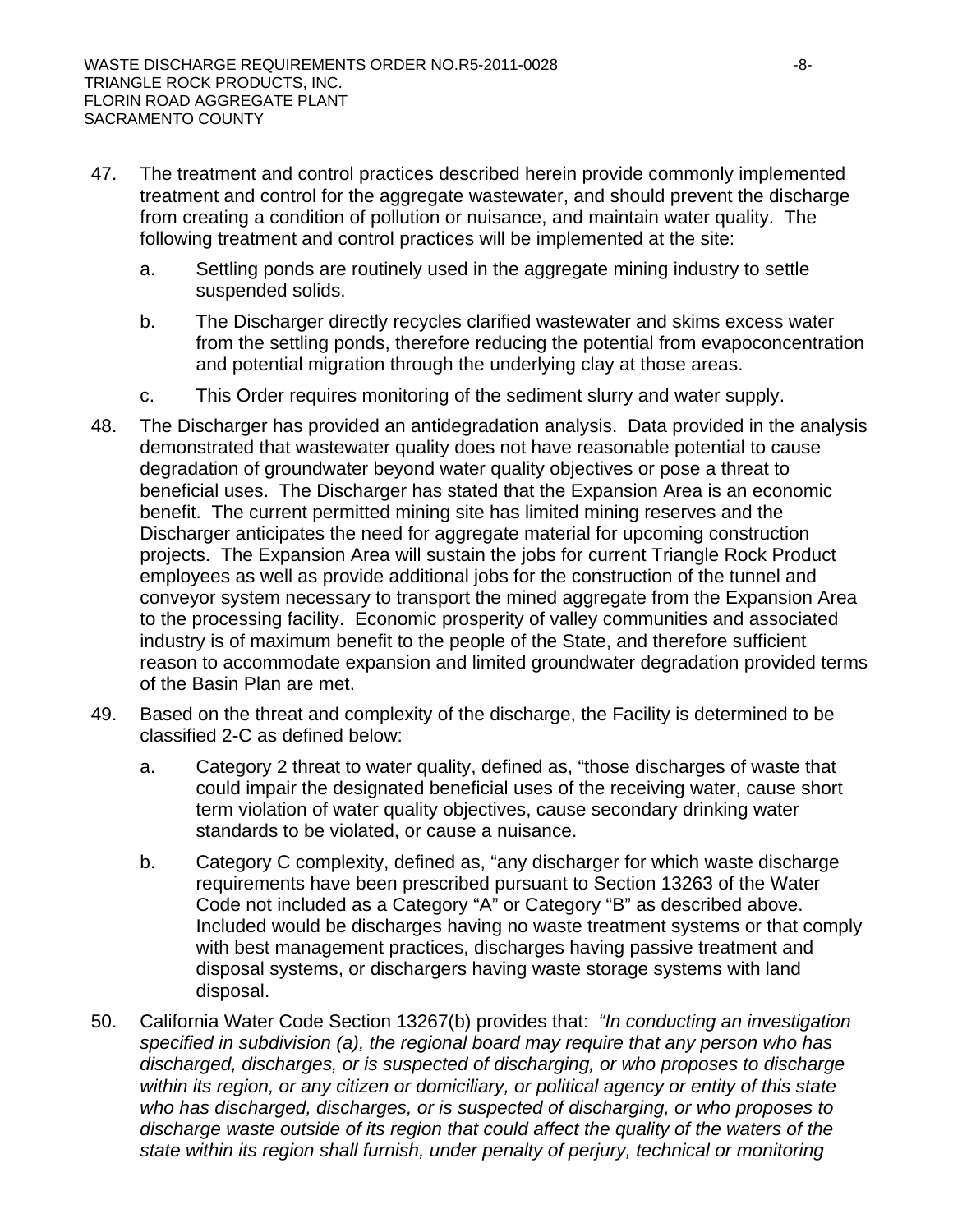*program reports which the regional board requires. The burden, including costs of these reports, shall bear a reasonable relationship to the need for the reports and the benefits to be obtained from the reports. In requiring those reports, the regional board shall provide the person with a written explanation with regard to the need for the reports, and shall identify the evidence that supports requiring that person to provide the reports. "*

The reports required by this Order and the attached Monitoring and Reporting Program No. R5-2011-0028 are necessary to assure compliance with these waste discharge requirements. The Discharger operates the facility that discharges the waste subject to this Order.

- 51. Mitigation measures that have not been addressed as contained in the Supplemental Final Environmental Impact Report (FEIR) approved on 5 February 2003 by Sacramento County are the following:
	- a. Completion of flood control berm along the western bank of Laguna Creek prior to commencing Phase X.
	- b. Diverting storm water drainage from lands north of Jackson Highway to discharge directly to Laguna Creek, rather than the mining site.
- 52. A Notice of Determination was filed by Sacramento County on 27 February 2009 to add the additional 121-acre Expansion Area. The following mitigation measures for the Sacramento County Use Permit 2007-CZB-UPB-REB-00397 were made a condition of the approval to protect water quality:
	- a. During the mining phase, construct a temporary berm along the easy bank of Laguna Creek to protect against the erosion of the pit wall and head cuts that could migrate upstream and damage the creek channel or structures. The top of the berm shall be elevation 112.5 feet (National Geodetic Vertical Datum 29 or NGVD 29) at Florin Road tapering to 109 feet (NGVD 29) at the south property line.
	- b. Construct a berm along the south property boundary to stop offsite runoff from large storm events from entering the expansion site from the south. The berm shall be constructed to elevation 108 feet (NGVD 29).
	- c. During the mining phase, to mitigate for the loss of 250 acre feet of floodplain storage during a 100-year storm event, construct the proposed detention basin in Phase IX of the existing mining area north of Florin Road as described in the Drainage Study.
	- d. Implement the proposed reclamation plan and install a side channel weir as described in the Drainage Study in order to provide flood storage similar to the pre-project conditions such that creek levels are equal to pre-project conditions.
	- e. Design the low-flow meander belt such that it maintains a natural stability of the stream bed and bank relative to width, depth and meander. This design should be substantiated by providing a hydrogeomorphic analysis of the proposed restored Laguna Creek meander belt to the satisfaction of Sacramento County's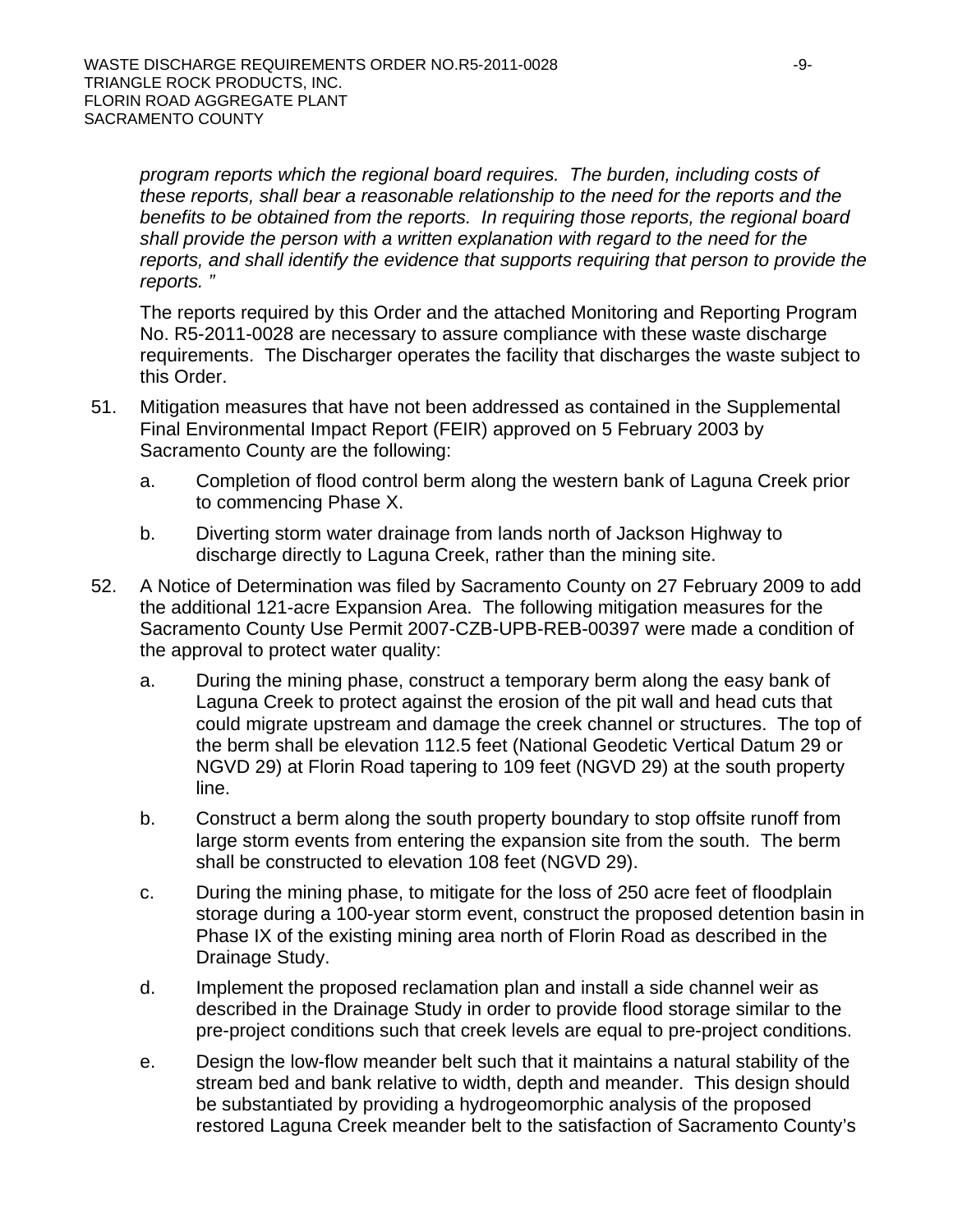Department of Water Resources and Department of Environmental Review Agency.

- f. The temporary stormwater basin shall include the following design criteria to the maximum extent practicable:
	- i. The basin shall incorporate steep side slopes (3:1 or greater), and
	- ii. The basin shall be kept clear of vegetation that may provide nesting, roosting, or foraging opportunities for birds. Only herbaceous vegetation necessary for erosion control purposes will be allowed.
- g. Upon the first filling of the temporary stormwater basin, the Discharger shall monitor the basin for bird activity on a daily basis. Monitoring shall occur early each morning during normal work days. The Discharger shall keep a daily log of this monitoring.
- h. If the temporary basin begins to attract waterfowl, the applicant shall consult with a qualified wildlife biologist to develop appropriate measures to discourage water fowl presence. These measures may include, but are not limited to, the following:
	- i. Use of auditory methods (e.g. propane exploders, pyrotechnics, audio distress/predator vocalizations, etc.),
	- ii. Use of visual methods (laser, spotlights, etc), and
	- iii. Use of boats, including radio controlled boats, to physically disrupt resting birds.
- 53. Implementation of these specific mitigation measures set forth in the FEIR and Notice of Determination and compliance with waste discharge requirements will mitigate or avoid significant impacts to water quality.
- 54. The Discharger has filed a Notice of Intent to obtain coverage for the existing Facility under the State Board's Water Quality Order No. 97-03-DWQ National Pollutant Discharge Elimination System (NPDES), General Permit No. CAS 000001, Waste Discharge Requirements (WDRs) for Discharges of Storm Water Associated with Industrial Activities (excluding construction activities). The Discharger shall submit a Notice of Intent for a change of information and coverage of the Expansion Area.
- 55. This discharge is exempt from the requirements of *Consolidated Regulations for Treatment, Storage, Processing, or Disposal of Solid Waste*, as set forth in Title 27, CCR, Division 2, Subdivision 1, Section 20005, et seq., (hereinafter Title 27). The exemption, pursuant to Section 20090(b) is based on the following:
	- a. The Central Valley Water Board is issuing waste discharge requirements.
	- b. The discharge complies with the Basin Plan.
	- c. The wastewater does not need to be managed according to Title 22 CCR, Division 4.5, Chapter 11, as a hazardous waste.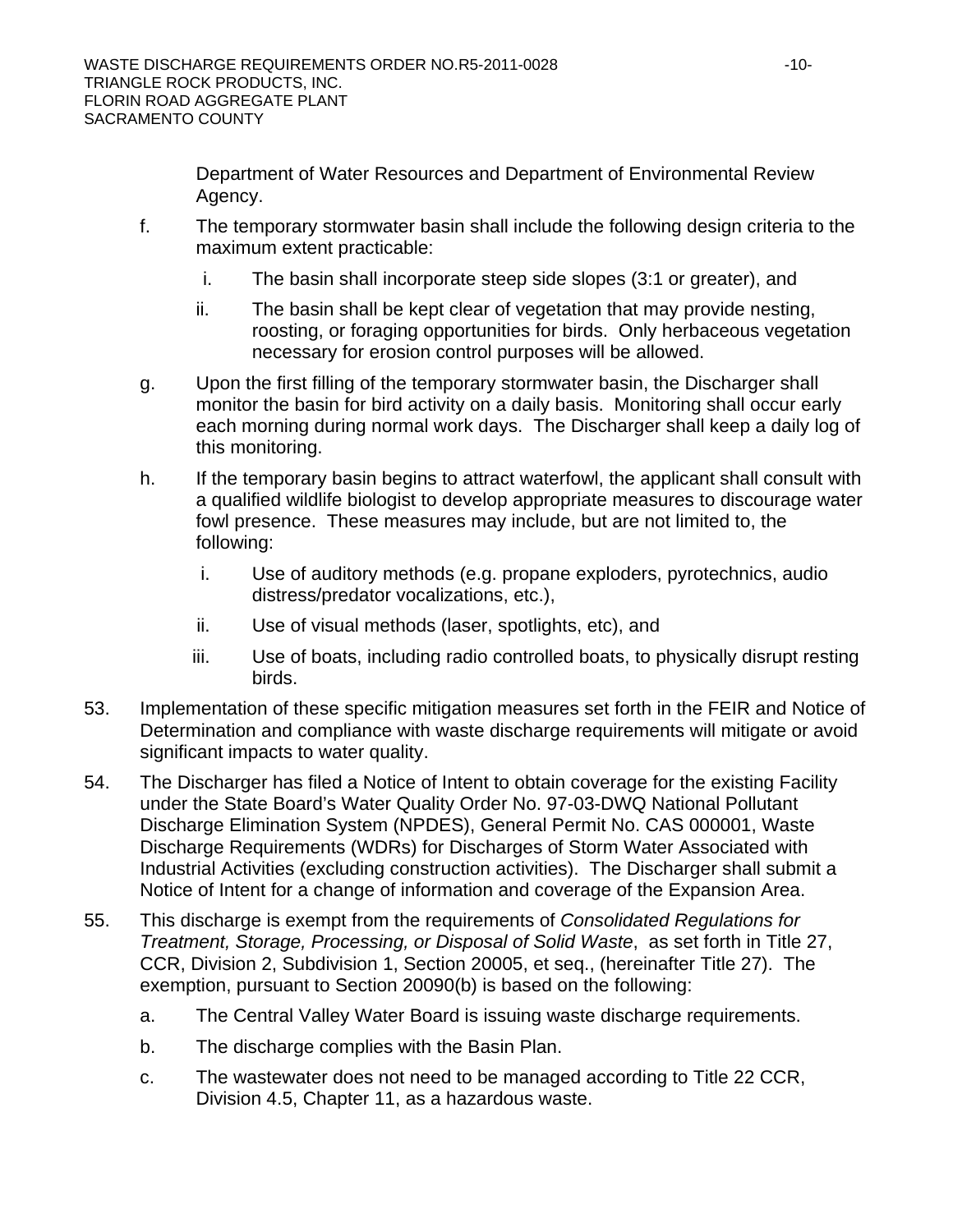56. Pursuant to California Water Code Section 13263(g), discharge is a privilege, not a right, and adoption of this Order does not create a vested right to continue the discharge.

## **Public Notice**

- 57. All the above and the supplemental information and details in the attached Information Sheet, which is incorporated by reference herein, were considered in establishing the following conditions of discharge.
- 58. The Discharger and interested agencies and persons have been notified of the intent to prescribe waste discharge requirements for this discharge, and they have been provided an opportunity for a public hearing and an opportunity to submit their written views and recommendations.
- 59. In a public meeting, all comments pertaining to the discharge were heard and considered.

**IT IS HEREBY ORDERED** that Order No. R5-2004-0135 is rescinded and that, pursuant to Sections 13263 and 13267 of the California Water Code, Triangle Rock Products, Inc. and its agents, successors, and assigns, in order to meet the provisions contained in Division 7 of the California Water Code and regulations adopted there under, shall comply with the following:

*Note: Other prohibitions, conditions, definitions, and methods of determining compliance are contained in the attached "Standard Provisions and Reporting Requirements for Waste Discharge Requirements" dated 1 March 1991.* 

## **A. Discharge Prohibitions:**

- 1. Discharge of wastes to surface waters or surface water drainage courses is prohibited.
- 2. Discharge of domestic waste to the aggregate wastewater settling ponds is prohibited.
- 3. Discharge of waste from sources other than the aggregate operation is prohibited.
- 4. Discharge of waste classified as hazardous, as defined in Section 2521(a) of Title 23, CCR, Section 2510, et seq., (hereafter Chapter 15) is prohibited.
- 5. Discharge of waste classified as 'designated', as defined in Section 13173 of the California Water Code, is prohibited.
- 6. The operation of and or discharge of waste from an asphaltic concrete or Portland cement concrete plant is prohibited.
- 7. Use of chemical gold recovery methods including amalgamation, cyanide leaching, or any other chemical method is prohibited.
- 8. Surfacing of wastewater from the septic tank or leach lines is prohibited.
- 9. The discharge of industrial wastewater to septic systems is prohibited.
- 10. The operation of and/or discharge of waste from aggregate processing in the Expansion Area is prohibited.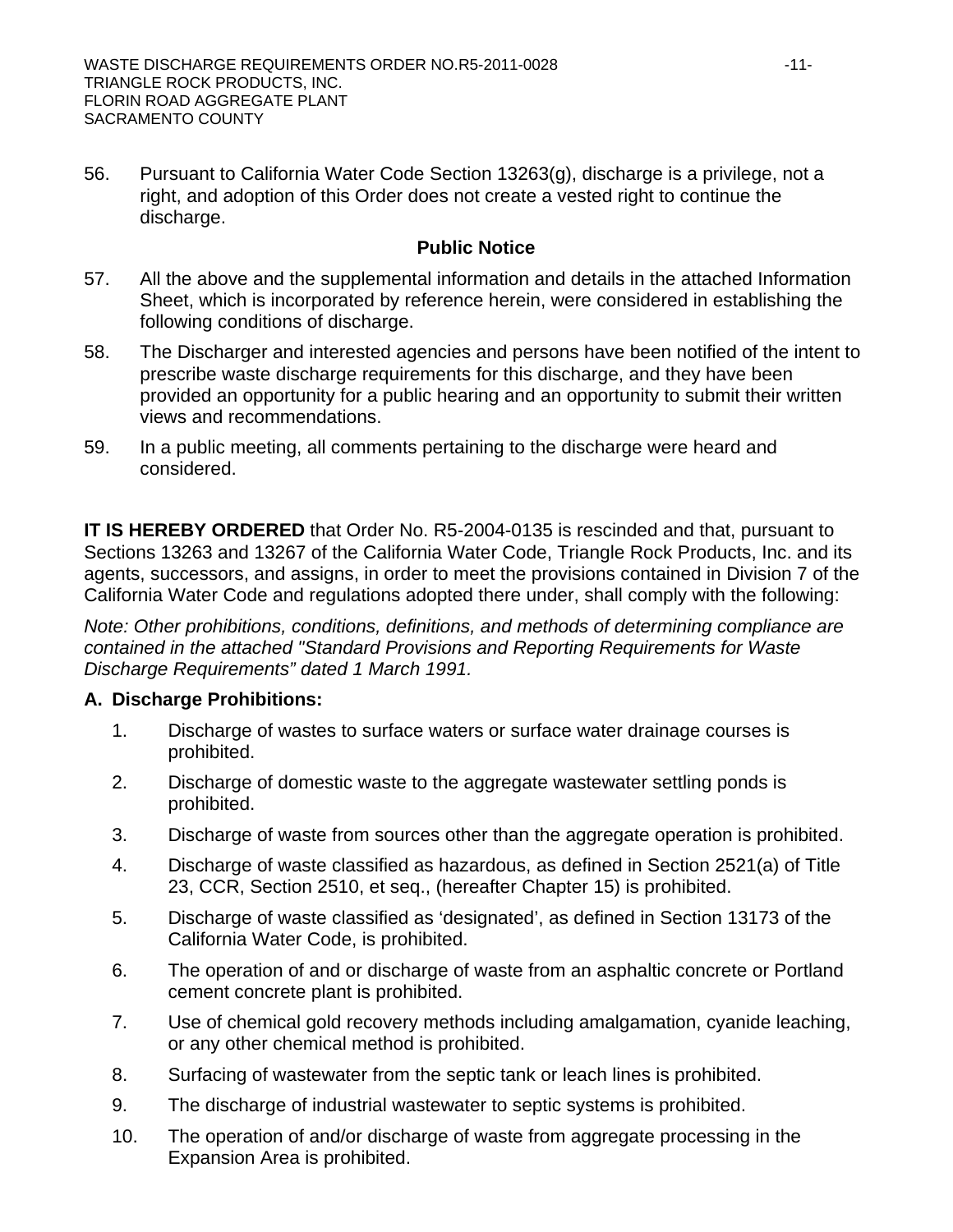#### **B. Discharge Specifications**:

- 1. Water or process wastewater, if used for dust control or onsite irrigation, shall be used in a manner that will not cause erosion or sedimentation in runoff discharged off-site.
- 2. The discharge shall remain within the property boundaries (as described in this Order) at all times and outside of the 100-year floodplain. Additional ponds may be constructed as needed within the confines of the excavation areas and outside of the 100-year floodplain.
- 3. The wastewater system shall be designed, constructed, operated, and maintained to prevent inundation or washout due to floods with a 100-year return frequency.
- 4. The Discharger shall operate all systems and equipment to optimize the quality of the discharge.
- 5. Water impounded in any pond or drying bed shall not have a pH less than 6.5 or greater than 8.5.
- 6. Any wastewater settling ponds shall be managed to prevent breeding of mosquitoes. In particular,
	- a. An erosion control program should assure that small coves and irregularities are not created around the perimeter of the water surface.
	- b. Weeds shall be minimized through control of water depth, harvesting, or herbicides.
	- c. Dead algae, vegetation, and debris shall not accumulate on the water surface.
- 7. All stockpiled wastes and products shall be managed to prevent erosion of sediment to surface water drainage courses.
- 8. Newly constructed or rehabilitated levees or berms that hold back water shall be designed and constructed under the direct supervision of a California Registered Civil Engineer or Engineering Geologist. This requirement does not apply to the ponds developed within previously mined areas that do not drain to surface water.
- 9. The freeboard in any pond that receives or has received wastewater or sediment slurry shall never be less than two feet as measured vertically from the water surface to the lowest point of potential overflow.
- 10. The wastewater settling ponds shall have sufficient capacity to accommodate allowable wastewater flow and design seasonal precipitation. Design seasonal precipitation shall be based on total annual precipitation using a return period of 100 years, distributed monthly in accordance with the historical rainfall patterns.
- 11. Neither the treatment nor the discharge shall cause a condition of pollution or nuisance as defined by the California Water Code, Section 13050.
- 12. The Discharger shall comply with all applicable sections of the Aboveground Petroleum Storage Tank Regulations (Section 25270, Health and Safety Code).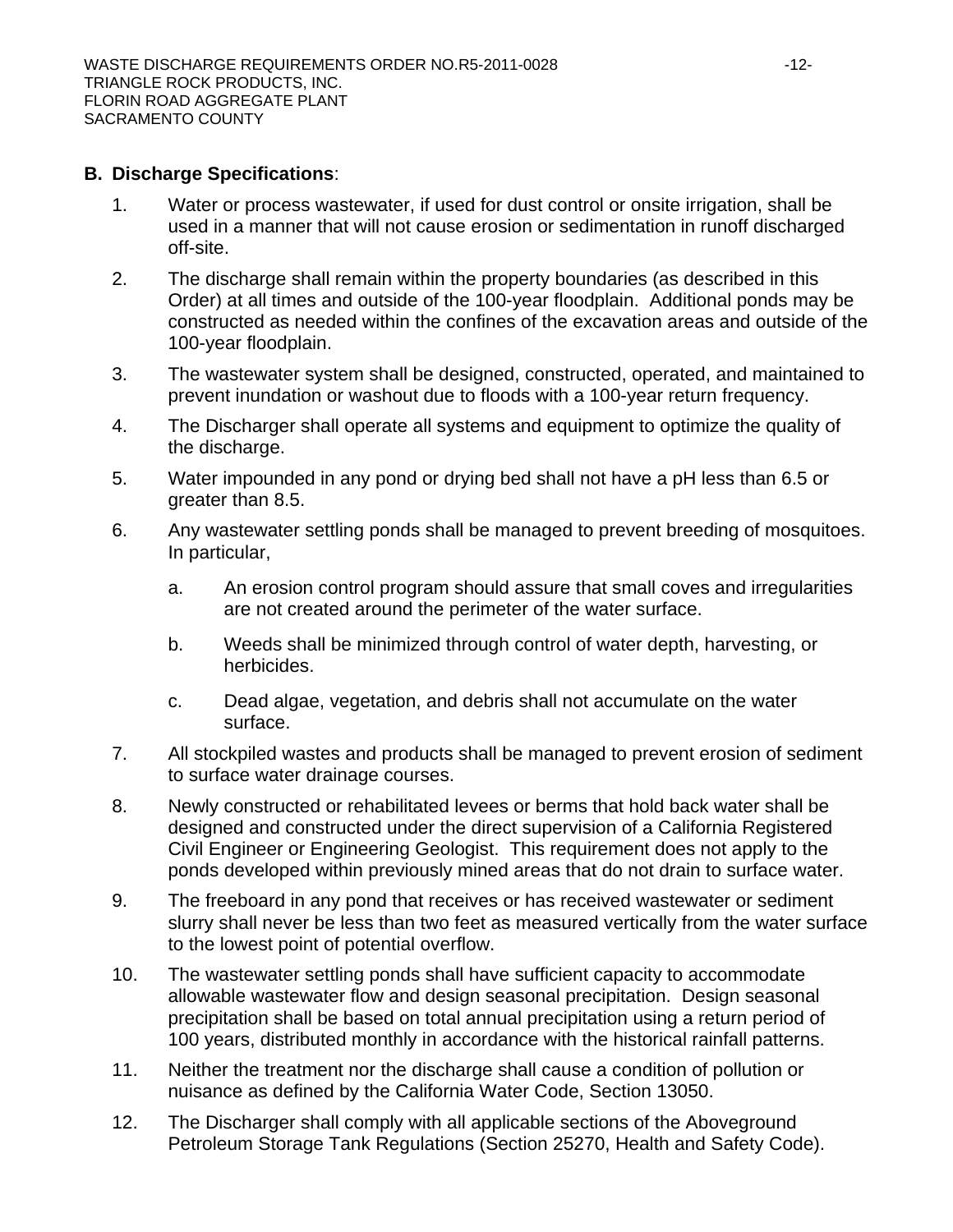13. Septage shall be discharged only to a permitted municipal wastewater treatment or equivalent facility. All transportation of septage or other wastewater shall be performed by a duly authorized service.

# **C. Groundwater Limitations**

The discharge shall not cause the underlying groundwater to contain waste constituents in concentrations statistically greater than background water quality except as allowed by State Water Board Resolution No. 68-16 and this Order. Background groundwater quality shall be calculated using the methods provided in Title 27 Section 20415(e)(10).

# **D. Surface Water Limitations**

The discharge shall not cause surface water to contain any waste constituent or parameter, including turbidity, in concentrations that exceed upstream water quality.

# **E. Provisions:**

- 1. All technical reports required herein that involve planning, investigation, evaluation, or design, or other work requiring interpretation and proper application of engineering or geologic sciences, shall be prepared by or under the direction of persons registered to practice in California pursuant to California Business and Professions Code sections 6735, 7835, and 7835.1. As required by law, technical reports must bear the signature and/or seal of the registered professional. The following reports shall be submitted pursuant to Section 13267 of the California Water Code:
	- a. By **2 May 2011,** the Discharger shall submit a Notice of Intent for Order No. 97-03-DWQ, Discharges of Storm Water Associated with Industrial Activities for a change of information and coverage of the Expansion Area.
	- b. By **19 July 2011**, the Discharger shall submit a *Salinity Reduction Feasibility Study* to determine if further salinity reduction best practicable treatment and controls (BPTCs) are available. The Study shall include an analysis, to the extent feasible, of the costs and benefits of implementing additional BPTCs.
	- c. By **9 November 2015**, the Discharger shall submit a *Groundwater Quality Investigation Report* that characterizes background groundwater quality and presents a statistical analysis to determine if wastewater has contributed significant levels of waste constituents to groundwater quality. Groundwater quality is monitored by sampling supply well SW-1. The report shall include tabular summaries of all monitoring data obtained since the beginning of mining operations at this Facility (1997).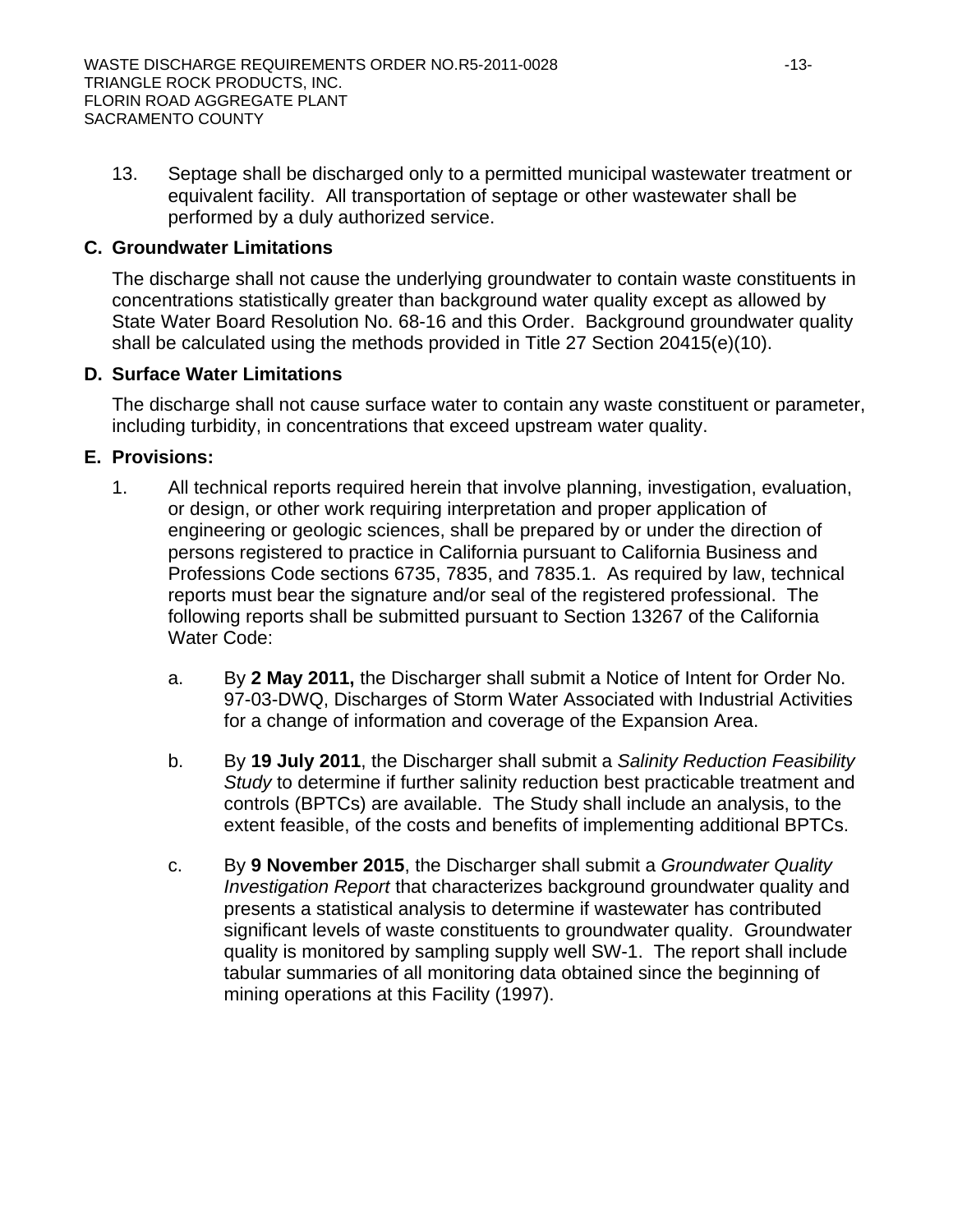- 2. The Discharger shall comply with the Monitoring and Reporting Program No. R5-2011-0028, which is part of this Order, and any revisions thereto as ordered by the Executive Officer.
- 3. The Discharger shall comply with the "Standard Provisions and Reporting Requirements for Waste Discharge Requirements", dated 1 March 1991, which is attached hereto and by reference a part of this Order. This attachment and its individual paragraphs are commonly referenced as "Standard Provision(s)."
- 4. The Discharger shall submit to the Central Valley Water Board on or before each compliance report due date the specified document, or if appropriate, a written report detailing compliance or noncompliance with the specific schedule date and task. If noncompliance is reported, then the Discharger shall state the reasons for noncompliance and shall provide a schedule to come into compliance.
- 5. The Discharger shall report promptly to the Central Valley Water Board any material change or proposed change in the character, location, or volume of the discharge.
- 6. In the event of any change in control or ownership of the facility or wastewater disposal areas, the Discharger must notify the succeeding owner or operator of the existence of the Order by letter, a copy of which shall be immediately forwarded to this office. To assume operation as Discharger under the Order, the succeeding owner or operator must apply in writing to the Executive Officer requesting transfer of the Order. The request must contain the requesting entity's full legal name, the state of incorporation if a corporation, the name and address and telephone number of the persons responsible for contact with the Central Valley Water Board, and a statement. The statement shall comply with the signatory paragraph of Standard Provision B.3 and state that the new owner or operator assumes full responsibility for compliance with the Order. Failure to submit the request shall be considered a discharge without requirements, a violation of the California Water Code. Transfer shall be approved or disapproved by the Executive Officer.
- 7. The Discharger shall comply with all conditions of this Order, including timely submittal of technical and monitoring reports as directed by the Executive Officer. Violations may result in enforcement action, including Regional Board or court orders requiring corrective action or imposing civil monetary liability, or in revision or rescission of this Order.
- 8. A copy of this Order shall be kept at the discharge facility for reference by operating personnel. Key operating personnel shall be familiar with its contents.
- 9. The Regional Board will review this Order periodically and will revise requirements when necessary.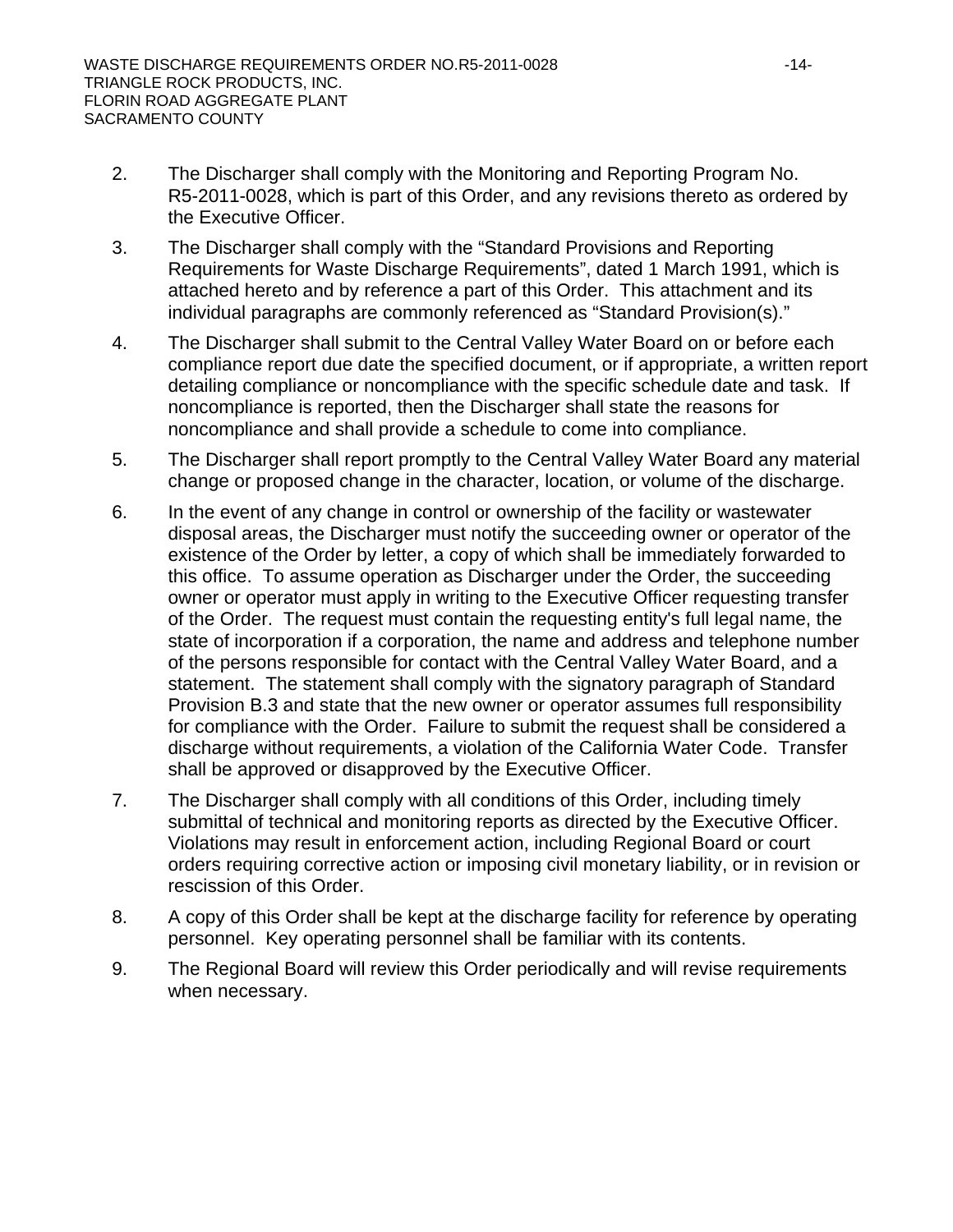I, PAMELA C. CREEDON, Executive Officer, do hereby certify the foregoing is a full, true, and correct copy of an Order adopted by the California Regional Water Quality Control Board, Central Valley Region, on 8 April 2011.

original signed by

PAMELA C. CREEDON, Executive Officer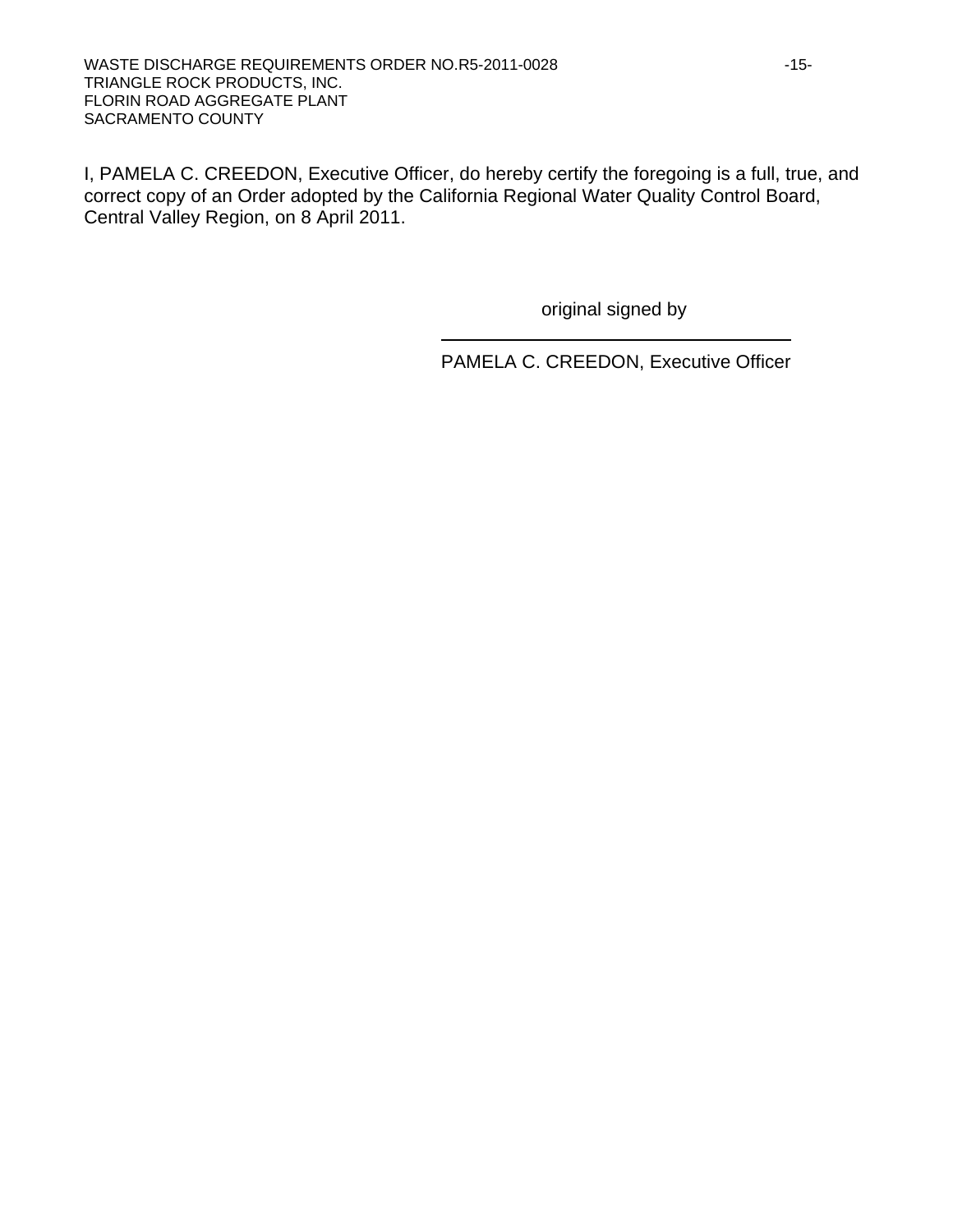**ORDER NO. R5-2011-0028 ATTACHMENT A** 

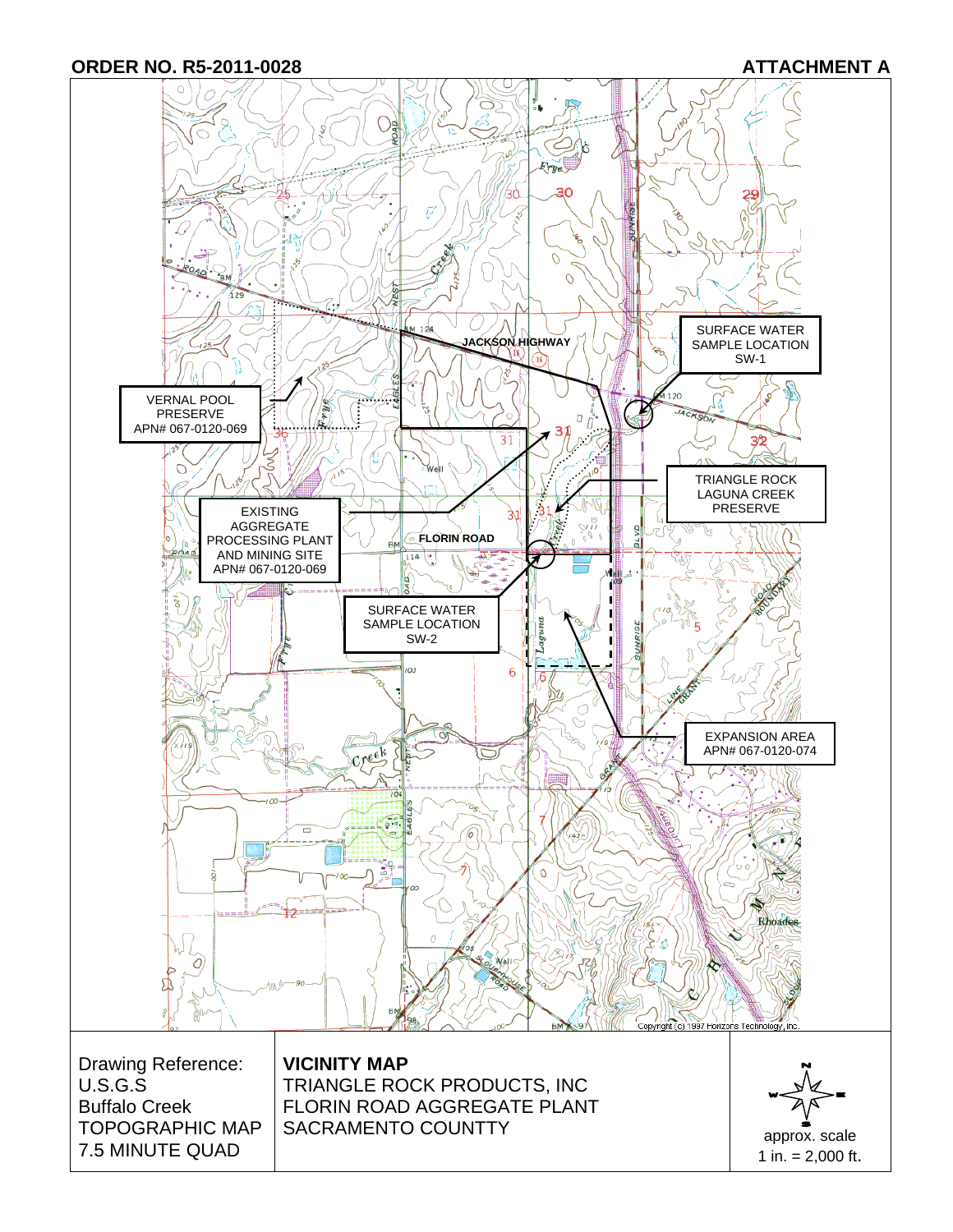

1 in. = 800 ft.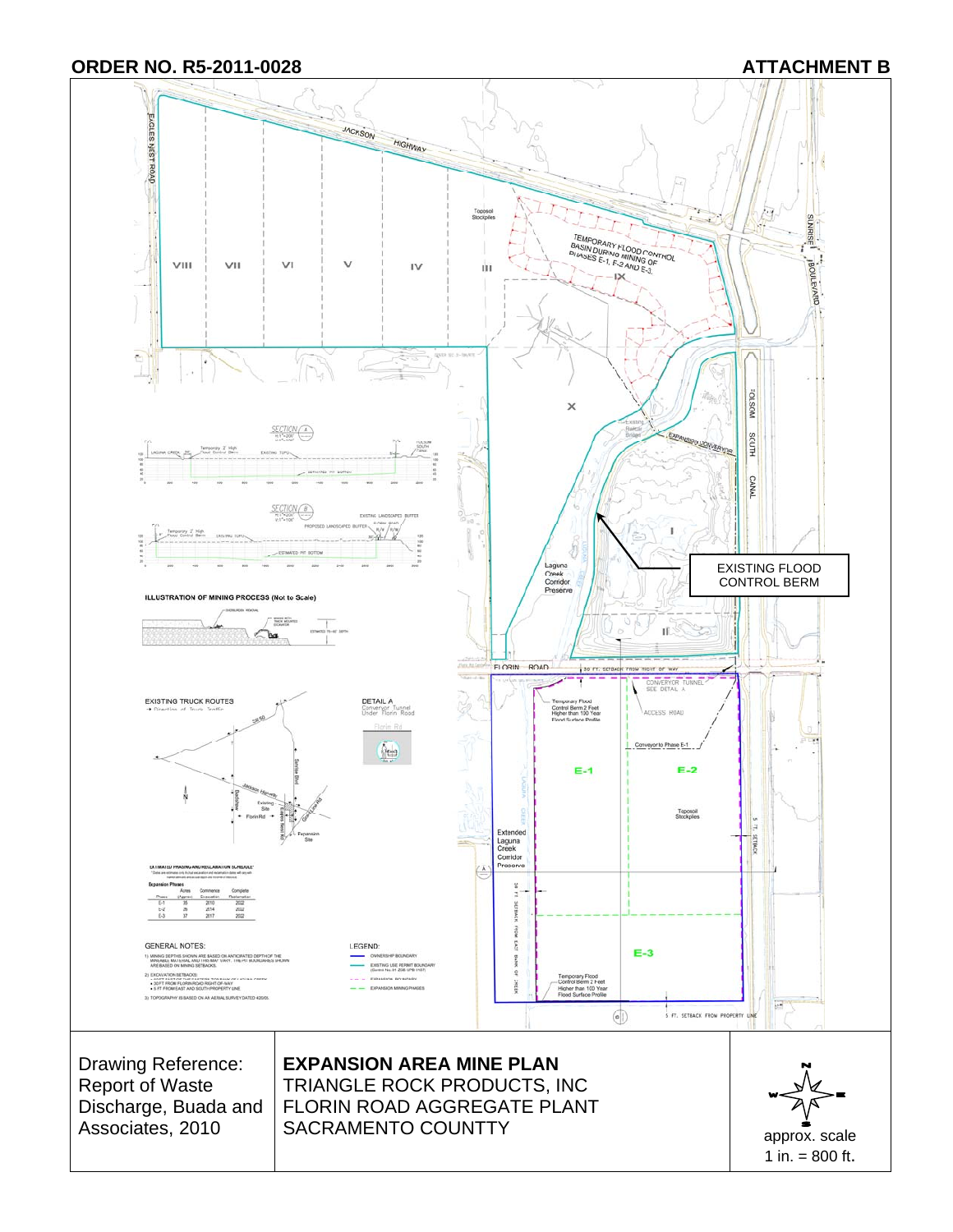## **ORDER NO. R5-2011-0028 ATTACHMENT C**

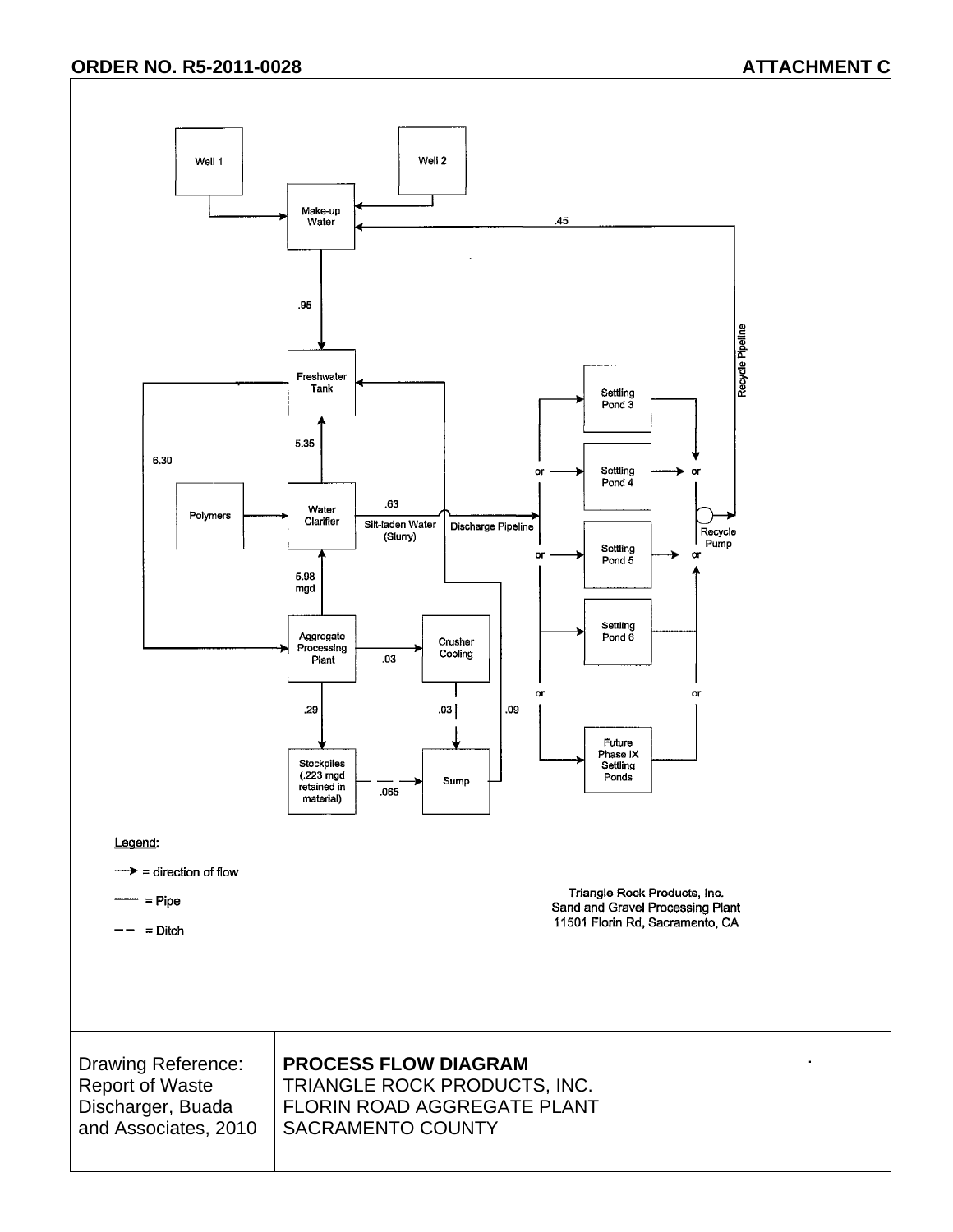#### **ORDER NO. R5-2011-0028 ATTACHMENT D**

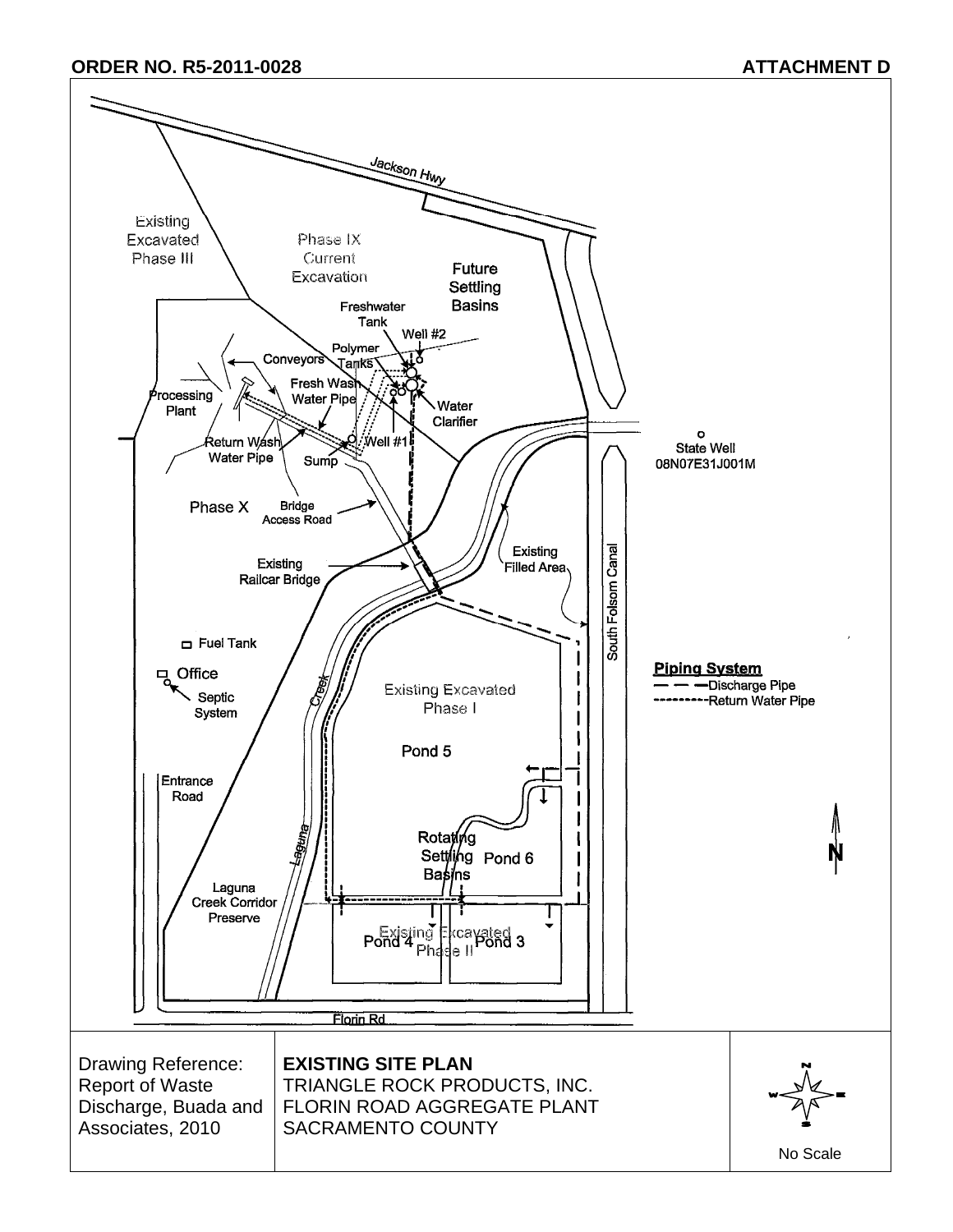## CALIFORNIA REGIONAL WATER QUALITY CONTROL BOARD CENTRAL VALLEY REGION

#### MONITORING AND REPORTING PROGRAM NO. R5-2011-0028

FOR TRIANGLE ROCK PRODUCTS, INC. FLORIN ROAD AGGREGATE PLANT SACRAMENTO COUNTY

This Monitoring and Reporting Program (MRP) describes requirements for monitoring of the ponds, wastewater, surface water and water supply. This MRP is issued pursuant to Water Code Section 13267. The Discharger shall not implement any changes to this MRP unless and until a revised MRP is issued by the Executive Officer.

All samples shall be representative of the volume and nature of the discharge or matrix of material sampled. The time, date, and location of each grab sample shall be recorded on the sample chain of custody form. Field test instruments (such as those used to measure pH, electrical conductivity, turbidity, and dissolved oxygen) may be used provided that:

- 1. The operator is trained in proper use and maintenance of the instruments;
- 2. The instruments are calibrated prior to each monitoring event;
- 3. The instruments are serviced and/or calibrated by the manufacturer at the recommended frequency; and
- 4. Field calibration reports are submitted as described in the "Reporting" section of the MRP.

## **POND MONITORING**

Each wastewater settling pond and drying bed shall be inspected weekly and monitored as follows:

| Parameter      | Units      | Type of Sample           | Sampling<br>Frequency | Reporting<br>Frequency |
|----------------|------------|--------------------------|-----------------------|------------------------|
| Influent flow  | gallons    | Measurement <sup>1</sup> | Weekly                | Monthly                |
| Freeboard      | $0.1$ feet | Measurement              | Weekly                | Monthly                |
| Berm condition | N/A        | Observation              | Weekly                | Monthly                |

1 May be based on flow meter totalizer reading or pump run time estimate. The method of measurement must be specified.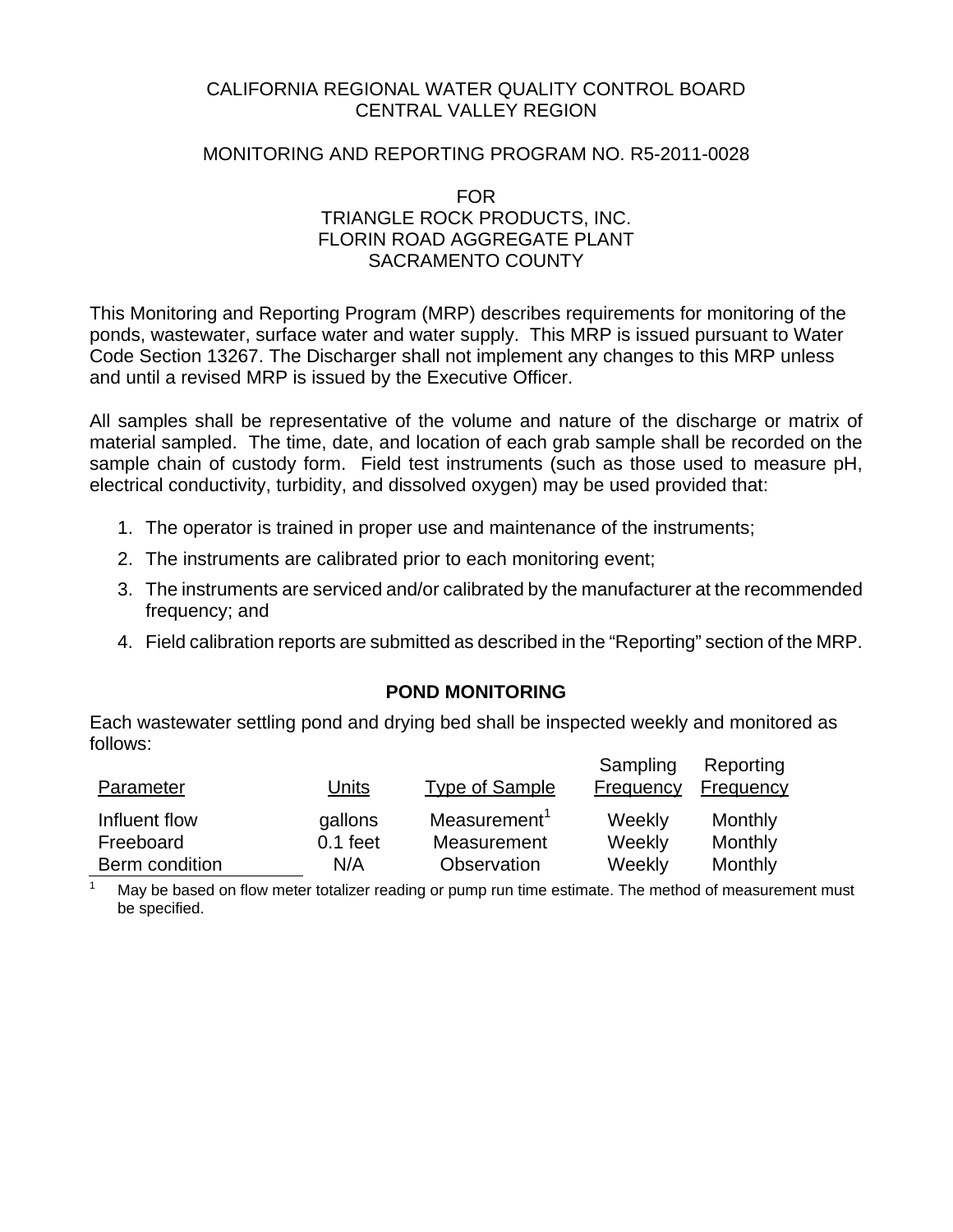## **WASTEWATER MONITORING**

A grab sample of sediment slurry from the clarifier shall be obtained and monitored as follows:

| Constituent/Parameter          | Units    | Type of<br>Sample | Sampling<br>Frequency      | Reporting<br>Frequency     |
|--------------------------------|----------|-------------------|----------------------------|----------------------------|
| <b>Electrical Conductivity</b> | umhos/cm | Grab              | Monthly                    | Monthly                    |
| pH                             | std.     | Grab              | Monthly                    | Monthly                    |
| <b>Total Dissolved Solids</b>  | mg/L     | Grab              | Semi-Annually <sup>1</sup> | Semi-Annually <sup>1</sup> |
| Standard Minerals <sup>2</sup> | mg/L     | Grab              | Annually <sup>3</sup>      | Annually $3$               |

1 Semi-Annual samples shall be collected twice per year, January through June and July through December.

2 Standard minerals include the following: chloride, sulfate, carbonate, bicarbonate, sodium, potassium, calcium, iron, magnesium, manganese.

3 Annual samples shall be collected once per year, July through September.

# **SURFACE WATER MONITORING**

Grab samples of surface water shall be obtained from Laguna Creek when flowing water is present in the channel at the following locations:

| Station | Location                          |
|---------|-----------------------------------|
| SW-1    | Laguna Creek at Sunrise Boulevard |
| SW-2    | Laguna Creek at Florin Road       |

Surface water samples shall be monitored as follows:

| Constituent/Parameter          | Units      | Type of<br>Sample | Sampling<br>Frequency | Reporting<br>Frequency |
|--------------------------------|------------|-------------------|-----------------------|------------------------|
| pH                             | std.       | Grab              | Monthly               | Monthly                |
| Turbidity                      | <b>NTU</b> | Grab              | Monthly               | Monthly                |
| <b>Electrical Conductivity</b> | umhos/cm   | Grab              | Monthly               | Monthly                |

The following observations shall also be made monthly. If no water is present, the monitoring report shall so state.

- 1. Apparent seepage through the banks of Laguna Creek;
- 2. Apparent erosion from discharge of storm water from the Site to Laguna Creek;
- 3. Apparent clarity of the water in Laguna Creek; and
- 4. Whether Laguna Creek is flowing along the entire reach, completely dry, or partially dry.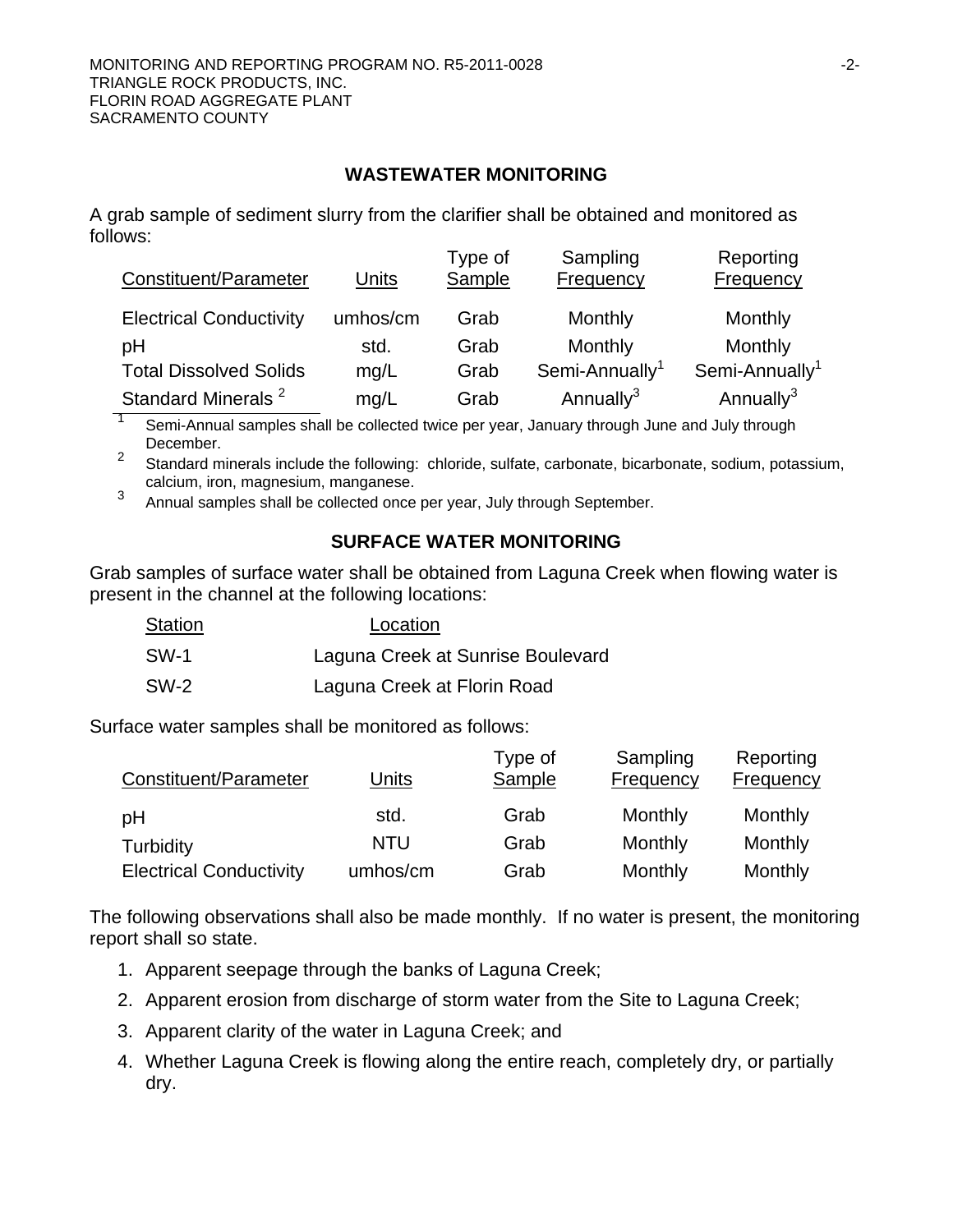## **WATER SUPPLY MONITORING**

A grab sample of water from supply well, Well 1, shall be obtained and monitored as follows:

| Constituent/Parameter          | Units    | Type of<br>Sample | Sampling<br><b>Frequency</b> | Reporting<br>Frequency     |
|--------------------------------|----------|-------------------|------------------------------|----------------------------|
| <b>Electrical Conductivity</b> | umhos/cm | Grab              | Monthly                      | Monthly                    |
| pH                             | std.     | Grab              | Monthly                      | Monthly                    |
| <b>Total Dissolved Solids</b>  | mq/L     | Grab              | Semi-Annually <sup>1</sup>   | Semi-Annually <sup>1</sup> |
| Standard Minerals <sup>2</sup> | mg/L     | Grab              | Annually <sup>3</sup>        | Annually <sup>3</sup>      |

1 Semi-Annual samples shall be collected twice per year, January through June and July through December.

2 Standard minerals include the following: chloride, sulfate, carbonate, bicarbonate, sodium, potassium, calcium, iron, magnesium, manganese.

3 Annual samples shall be collected once per year, July through September.

## **REPORTING**

In reporting monitoring data, the Discharger shall arrange the data in tabular form so that the date, sample type, and reported analytical result for each sample are readily discernible. The data shall be summarized in such a manner to clearly illustrate compliance with waste discharge requirements and spatial or temporal trends, as applicable. The results of any monitoring done more frequently than required at the locations specified in the Monitoring and Reporting Program shall be reported in the next scheduled monitoring report.

# **A. Monthly Monitoring Reports**

Monthly Monitoring Reports shall be submitted to the Central Valley Water Board on the **1st day of the second month following sampling** (i.e. the January Report is due by 1 March). At a minimum, the Monthly Monitoring Report shall include:

- 1. Results of pond, wastewater, surface water and water supply monitoring.
- 2. A map depicting the locations of all active wastewater ponds, drying beds, surface water sampling locations, and the locations where pond freeboard is measured.
- 3. A comparison of monitoring data to the discharge specifications and an explanation of any violation of those requirements. Data shall be presented in tabular format.
- 4. If requested by staff, copies of laboratory analytical report(s).
- 5. A discussion of all septage and other off-site industrial waste disposal.
- 6. A calibration log verifying calibration of all monitoring instruments and devices used to comply with the prescribed monitoring program.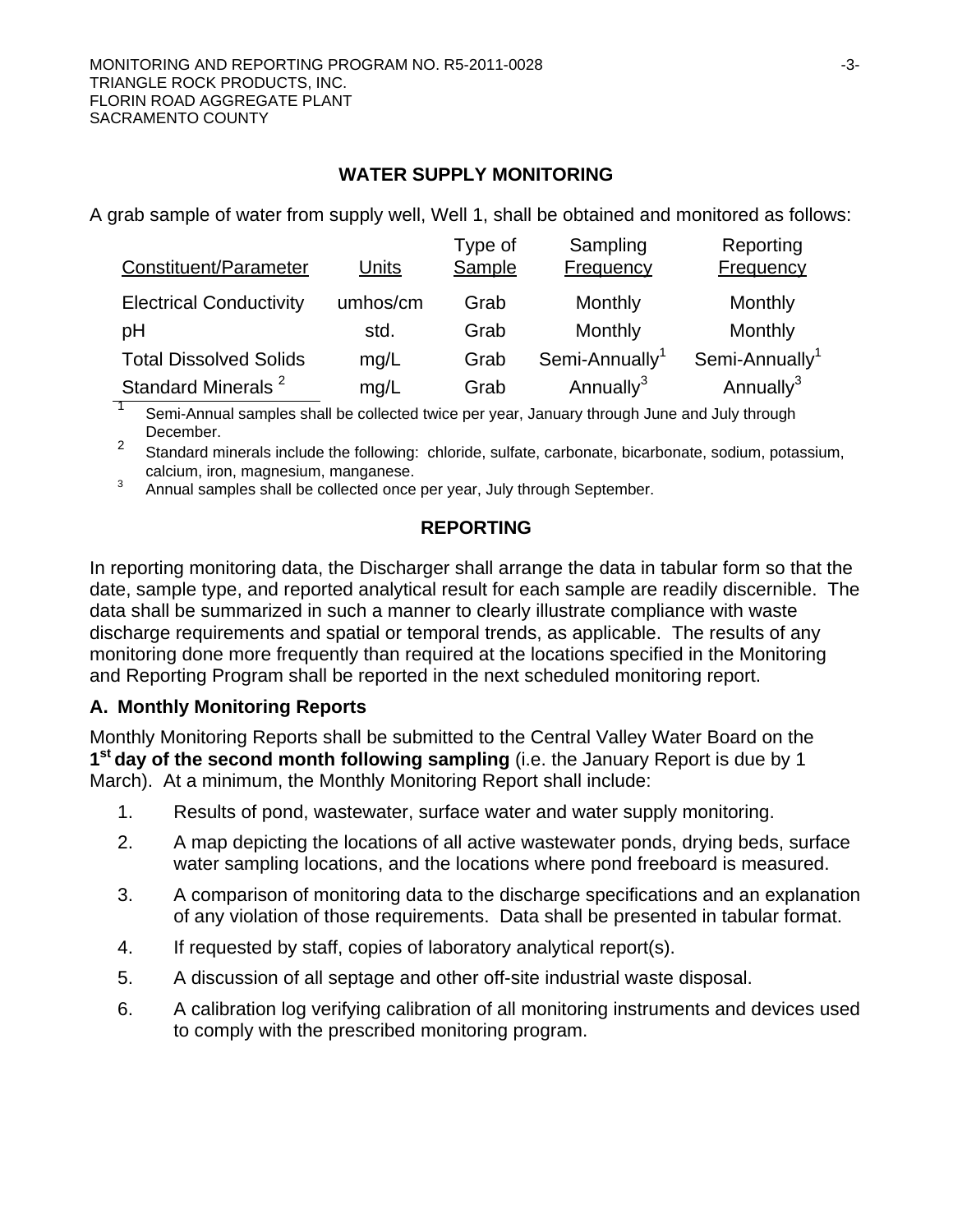# **B. Semi-Annual Monitoring Report**

In addition to the monthly report described above, the Discharger shall establish a semiannual (twice per year) sampling schedule for groundwater monitoring such that samples are obtained approximately every six months. The annual sampling schedule for groundwater shall be obtained between the months of July through September. The data shall be included in the semi-annual monitoring reports which shall be submitted to the Central Valley Water Board by the **1st day of the second month after the reporting period** (e.g. the January-June semi-annual report is due by August 1<sup>st</sup>). As required by the California Business and Professions Code Sections 6735, 7835, and 7835.1, groundwater monitoring reports shall be prepared under the supervision of a California licensed engineer or geologist. The Semi-Annual Report shall include the following:

- 1. Results of the wastewater monitoring.
- 2. Results of the water supply monitoring.
- 3. A scaled map showing relevant structures and features of the facility.
- 4. A narrative description of all preparatory, monitoring, sampling, and analytical testing activities. The narrative shall be sufficiently detailed to verify compliance with the WDR, this MRP, and the Standard Provisions and Reporting Requirements. The narrative shall be supported by field logs for each well documenting depth to groundwater; parameters measured before, during, and after purging; method of purging; calculation of casing volume; and total volume of water purged.
- 5. A narrative discussion of the analytical results including spatial and temporal trends, with reference to summary data tables, graphs, and appended analytical reports (as applicable).
- 6. A comparison of the monitoring data to groundwater limitations, and an explanation of any violation of those requirements.
- 7. Summary data tables of all analytical results.
- 8. Copies of laboratory analytical report(s). This submittal may be made on electronic media, appropriately labeled to indicate the associated monitoring report. If this option is selected, include a copy of the complete report (in portable document format (pdf) or equivalent) in the submittal.

## **C. Annual Monitoring Report**

In addition to the monthly and semi-annual reports described above, an Annual Monitoring Report shall be submitted to the Central Valley Water Board by **1 February each year**. The Annual Monitoring Report shall include the following:

- 1. A written summary of all significant actions taken during the year.
- 2. Tabular summaries of all monitoring data obtained during the year. Data showing trends, such as groundwater elevation or quality, shall be presented in graphs.
- 3. A map showing the current location of the wastewater settling pond locations.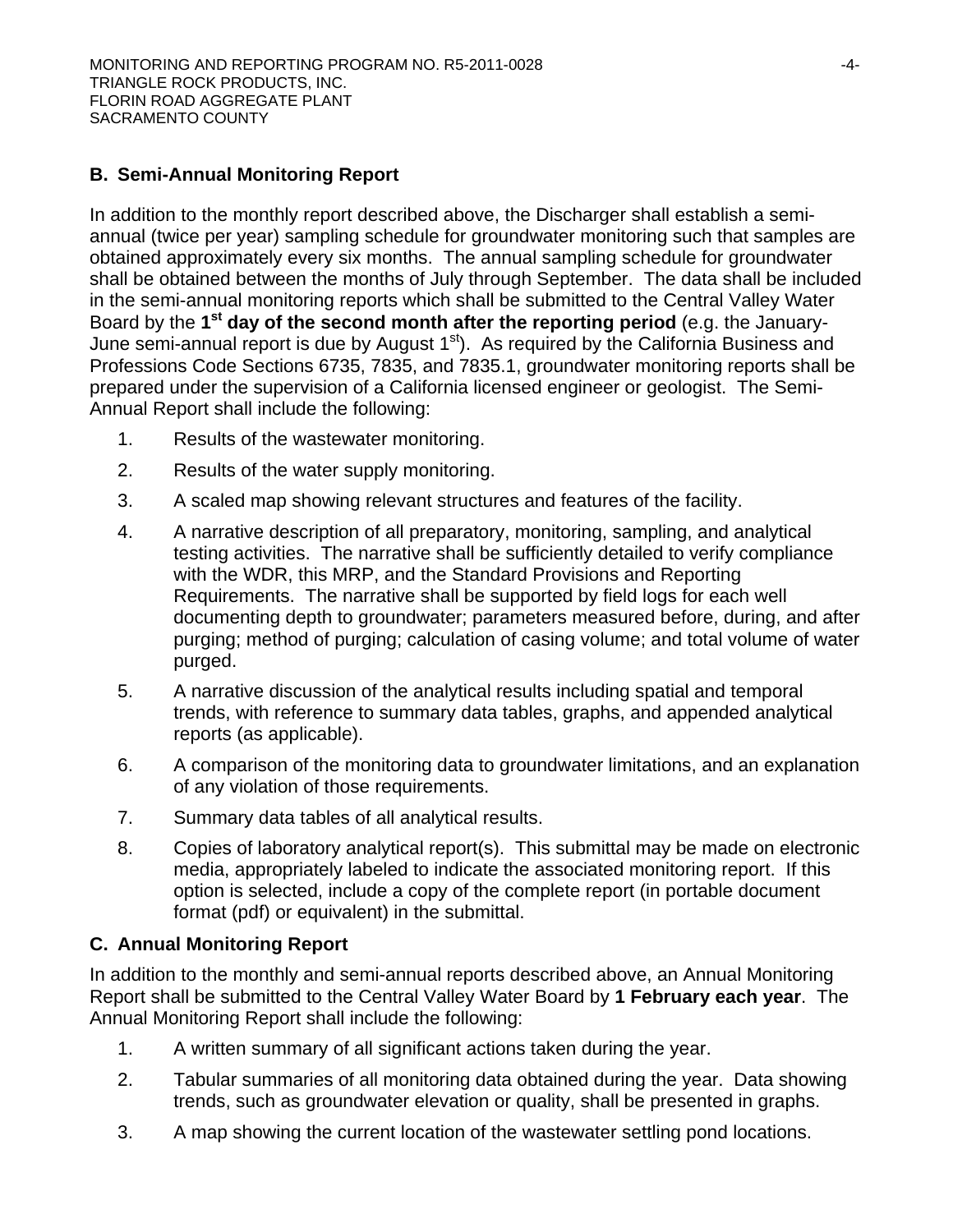- 4. A discussion of compliance and the corrective actions taken, as well as any planned or proposed actions needed to bring the discharge into full compliance with the waste discharge requirements.
- 5. A discussion of any data gaps and potential deficiencies/redundancies in the monitoring system or reporting program.
- 6. A summary of information on the management and disposal of sediments.
- 7. A forecast of wash water and sediment slurry flows for the coming year, as described in Standard Provision No. E.4.

A transmittal letter shall accompany each self-monitoring report. The letter shall discuss any violations during the reporting period and all actions taken or planned for correcting violations, such as operation or facility modifications. If the Discharger has previously submitted a report describing corrective actions and/or a time schedule for implementing the corrective actions, reference to the previous correspondence will be satisfactory. The transmittal letter shall contain a statement by the Discharger or the Discharger's authorized agent, under penalty of perjury, that to the best of the signer's knowledge the report is true, accurate, and complete.

The Discharger shall implement the above monitoring program as of the date of this Order.

original signed by

\_\_\_\_\_\_\_\_\_\_\_\_\_\_\_\_\_\_\_\_\_\_\_\_\_\_\_\_\_\_\_\_\_\_\_\_\_\_\_\_\_

PAMELA C. CREEDON, Executive Officer

8 April 2011

\_\_\_\_\_\_\_\_\_\_\_\_\_\_\_\_\_\_\_\_\_\_\_\_\_\_\_\_\_\_\_\_\_\_\_\_\_\_\_\_\_

(Date)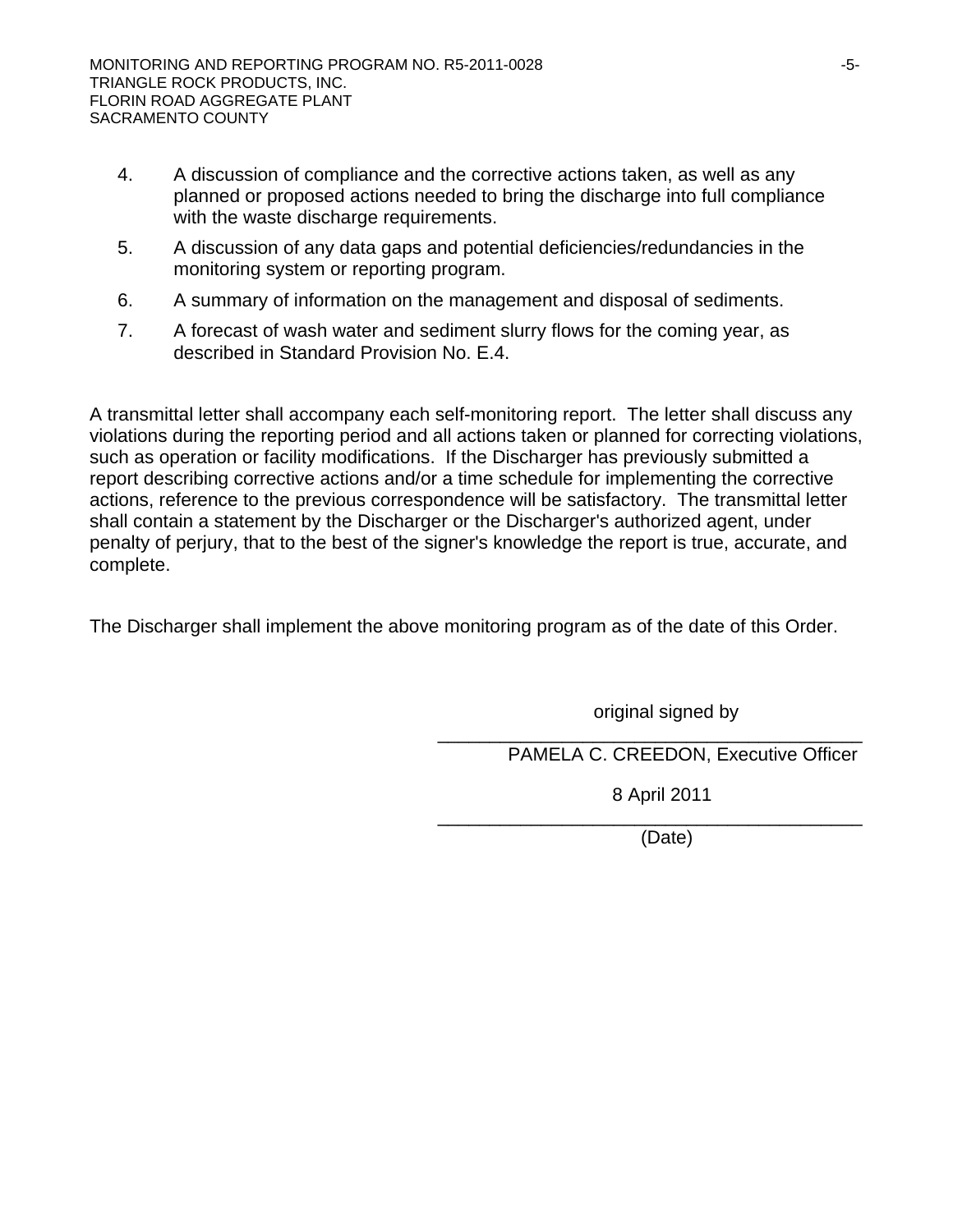## **INFORMATION SHEET**

ORDER NO. R5-2011-0028 TRIANGLE ROCK PRODUCTS, INC. FLORIN ROAD AGGREGATE PLANT SACRAMENTO COUNTY

#### **Background**

Triangle Rock, Inc. (Discharger) submitted a Report of Waste Discharge (RWD) on 23 August 2010. The Discharger is expanding the mining operations at its Florin Road Aggregate Plant (Facility) located at 11501 Florin Road, Sacramento County to include an additional 121 acres to the existing 413-acre mining site. The Discharger owns and operates the processing plant. Waste Discharge Requirements (WDRs) Order No. R5-2004-0135 was issued for excavation of 249 acres of the 413-acre mining site. This revision to the WDRs is necessary to include a description of the 121-acre expansion area (Expansion area).

Approximately 98 acres of the Expansion Area will be for mining purposes and the remaining 23 acres, including Laguna Creek, will serve as a wildlife habitat corridor. The Expansion Area is located across Florin Road on property identified as APN 067-0120-074. The Discharger will excavate to a depth of approximately 70 – 75 feet below ground surface. No aggregate stockpiling, processing or waste discharge will occur on the Expansion Area. Temporary stockpiling and overburden stockpiles will occur on the Expansion Area for reclamation purposes. The mined aggregate will be processed at the existing processing plant. The processing, discharge system and discharge volumes will remain the same.

The total mining operation will comprise of 534 acres and includes 339 acres to be mined, the existing processing plant, original mining site, office, fuel/oil storage area and the Expansion Area. All of the property is owned by the Discharger.

No concrete manufacturing using Portland cement occurs at the site. The site was not historically mined for gold. Any gold recovered by the Discharger is from the aggregate by gravity separation only.

#### **Wastewater Generation, Flow Rate, and Quality**

The source of all wash water is the on-site wastewater settling ponds, with makeup water (water lost to evaporation or retained in the gravel) provided by the supply wells. Continued excavation will increase storage capacity as the sand and gravel is removed from the site. The Order allows ponds to be constructed within the confines of the excavation areas of the original mining site and outside of the 100-year floodplain in compliance with the Order and any requirements imposed by other agencies.

The wastewater is regularly monitored as required by the existing WDRs. No chemicals are added to the aggregate washing process. Polymers are added to the washing wastewater in the clarifier to enhance solids settling. On average, the wastewater quality is similar to that of the groundwater obtained from the supply wells. This condition is discussed further below.

#### **Groundwater Conditions**

Historical data from the California Department of Water Resources Groundwater Level Data for Well No. 03N07E3IJ001M, located to the east between the South Folsom Canal and Sunrise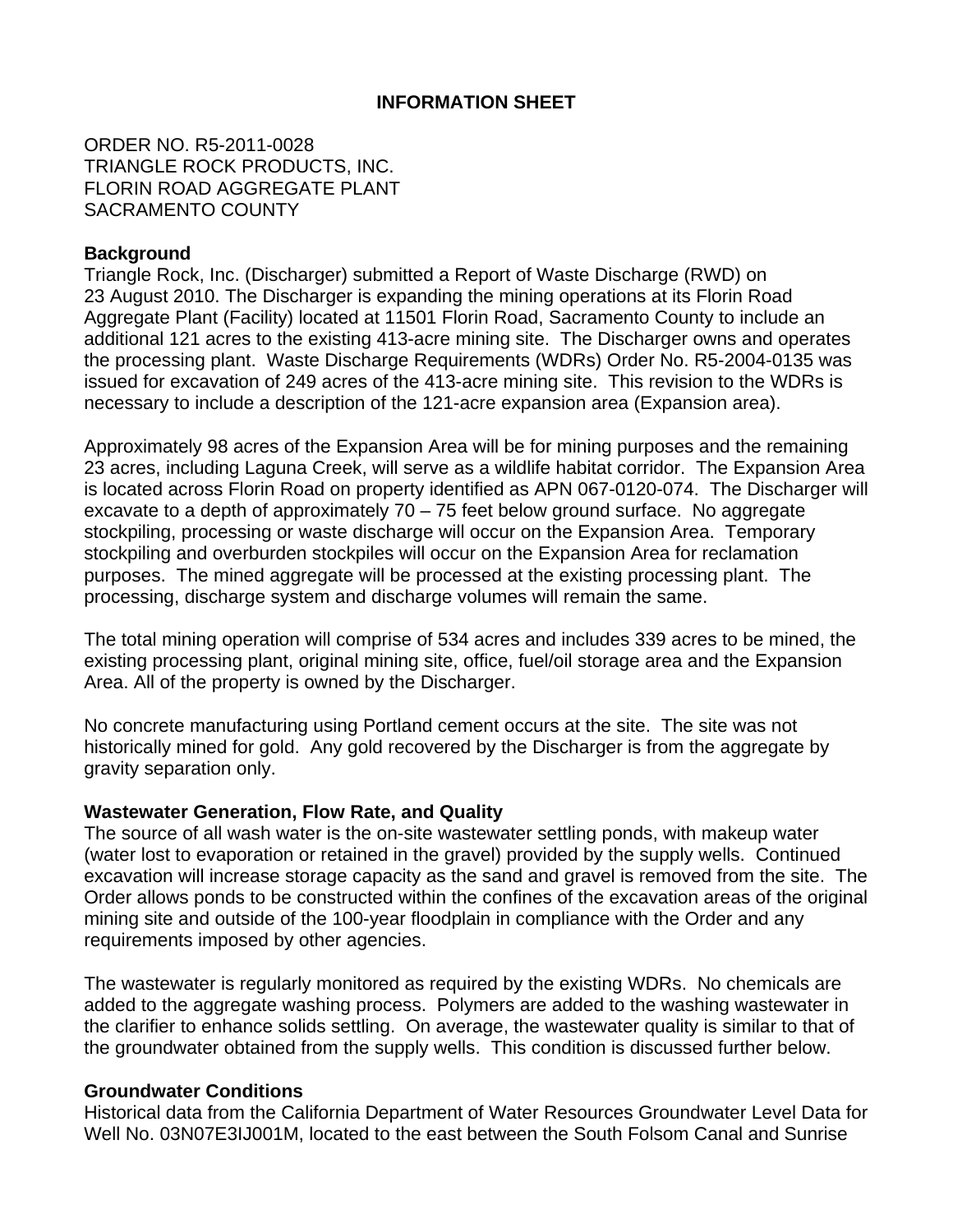Boulevard, was included in the RWD. The data indicates that the water table elevation has been decreasing since the 1950s. The depth to groundwater (distance from the ground surface to the water level in the well) has increased from about 50 feet to the current depth of about 108 feet as measured in April 2010.

Groundwater quality at the Facility has been investigated by sampling supply well, Well 1. A summary of the groundwater monitoring in comparison with the wastewater (sediment slurry from the clarifier) monitoring from 2004 through 2010 data is shown below:

|                                | Wastewater |             | Groundwater |             |             |
|--------------------------------|------------|-------------|-------------|-------------|-------------|
| Constituents                   | Average    | Range       | Average     | Range       | Units       |
| Chloride                       | 17.2       | $0.5 - 49$  | 7.6         | $7.1 - 8.8$ | mg/L        |
| <b>Electrical Conductivity</b> | 214        | 140 - 380   | 217         | 180 - 320   | $\mu$ s/com |
| pH                             | 7.1        | $6.4 - 7.8$ | 7.0         | $6.5 - 7.5$ | pH units    |
| <b>Total Dissolved</b>         | 195        | $110 - 350$ | 181         | $160 - 210$ | mq/L        |

The data indicates on average, that the wastewater has not contributed significant levels of waste constituents to the groundwater. However, the data indicates that there is a potential for groundwater to be impacted by chloride concentrations and other constituents of total dissolved solids.

Groundwater monitoring at the Expansion Area is not necessary, since all excavated aggregate will be processed at the existing processing plant. The Order prohibits the operation of and/or discharge of waste from aggregate processing in the Expansion Area. Temporary soil and overburden stockpiles will be maintained at the Expansion Area for site reclamation purposes.

## **Surface Water**

Laguna Creek traverses the Facility. The natural drainage features direct stormwater of the unmined areas to the creek. Therefore continued monitoring of the creek is included in the Order.

## **Other Waste Streams**

The following waste streams associated with aggregate processing facilities are described below:

Any gold recovery by the Discharger is performed by gravity separation of the aggregate. The Order prohibits the use of chemical gold recovery methods including amalgamation, cyanide leaching, or any other chemical method.

Potentially hazardous materials stored at the site are petroleum fuel, motor oil, hydraulic fluid, and similar products. A 10,000 gallon above ground storage tank provides on-site fuel storage. The tank is double-walled with secondary containment. Waste oil is stored in drums within bermed secondary containment area. Motor oil and hydraulic fluids are stored in double-walled tanks.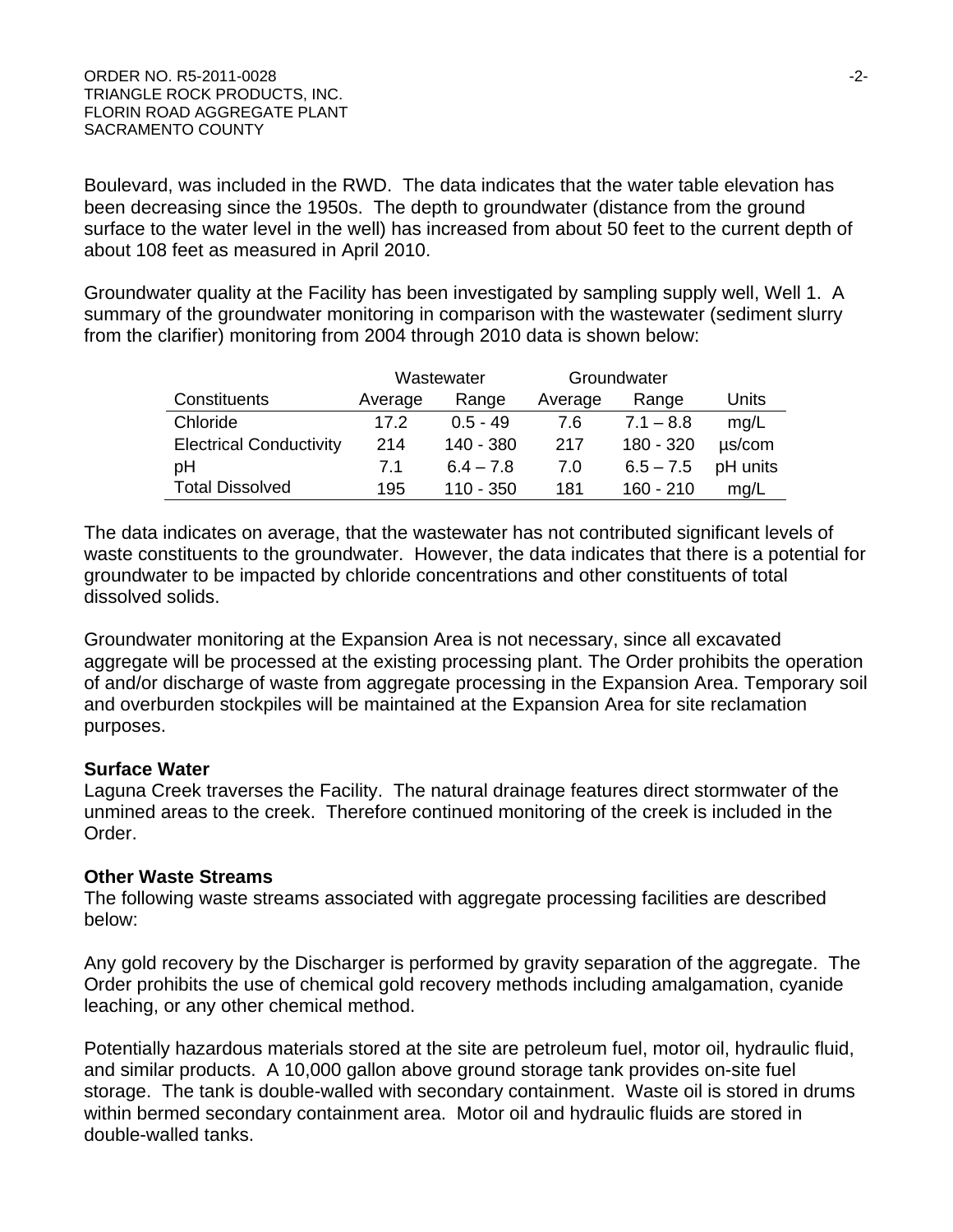ORDER NO. R5-2011-0028 -3- TRIANGLE ROCK PRODUCTS, INC. FLORIN ROAD AGGREGATE PLANT SACRAMENTO COUNTY

Domestic wastewater from the office is discharged to septic systems permitted by the Sacramento County Environmental Management Environmental.

#### **Site Reclamation**

The Discharger anticipates aggregate processing will continue to 2033 depending on market conditions and available mining resources. Reclamation will occur concurrently as mining progresses. The current reclamation plan will result in rolling grazing land. A Reclamation Plan Amendment was approved by the County of Sacramento on 25 February 2009.

#### **Site Specific Conditions**

Soils beneath the original mining site are deposits of the Laguna Formation. The upper soil (overburden) is a discrete clay layer approximately 25 feet thick underlain by approximately 40 feet of sandy gravels and cobbles which the Discharger mines. Below the gravel layer is a discrete clay layer up to 15 feet thick, which will not be disturbed by mining operations. Similar soil conditions are anticipated at the Expansion Area. The Facility is bounded on the east by the Folsom South Canal, a concrete lined channel. Both Laguna Creek and Frye Creek traverse the original mining site. Laguna Creek traverses the Expansion Area.

Natural drainage features direct storm water from the unmined portion of Phases V through VIII to Laguna Creek. Mining operations will ultimately eliminate drainage from the mined areas because they will be reclaimed at elevations below the surrounding grade. Drainage from properties north of Jackson Highway currently flows across the site.

The Army Corps of Engineers constructed 100-year floodplain protection along the eastern bank of Laguna Creek when the creek was realigned. This berm provides floodplain protection for Phase I and II. With the exception of Phase X, the remainder of the site is outside of the 100-year floodplain.

Surrounding land uses is primarily agricultural. Stormwater that falls on the site is directed into a pond.

## **Basin Plan and Beneficial Uses**

*The Water Quality Control Plan, for the Sacramento and San Joaquin River Basins*, Fourth Edition, (hereafter Basin Plan) designates beneficial uses, establishes water quality objectives, contains implementation plans and policies for protecting waters of the basin, and incorporates by reference plans and policies adopted by the State Board. Pursuant to Section 13263(a) of the California Water Code, waste discharge requirements must implement the Basin Plan.

Surface water drainage in the vicinity of the facility is to Laguna Creek, which is a tributary to the Cosumnes River. The beneficial uses of the Cosumnes River are municipal and domestic supply; agricultural supply; water contact recreation; non-contact water recreation; warm freshwater habitat; cold freshwater habitat; migration of aquatic organisms; spawning, reproduction, and/or early development; and wildlife habitat.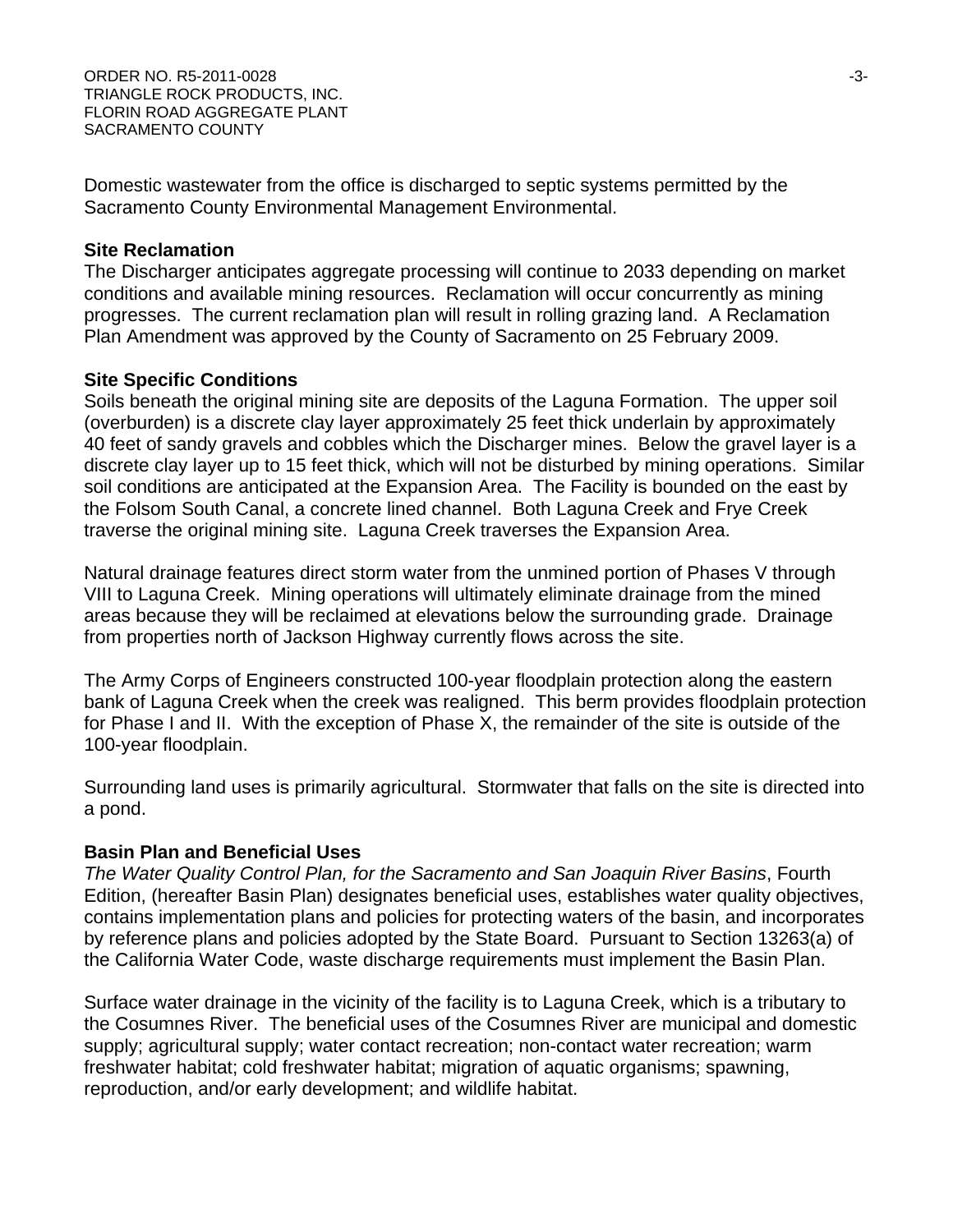The beneficial uses of the underlying groundwater are municipal and domestic, industrial service supply, industrial process supply, and agricultural supply.

# **Antidegradation Analysis**

State Water Resources Control Board (State Board) Resolution No. 68-16 allows the degradation of groundwater quality if the Central Valley Water Board determines that:

- The degradation is consistent with the maximum benefit to the people of the State.
- The degradation will not unreasonably affect present and anticipated future beneficial uses.
- The degradation does not cause exceedance of one or more water quality objectives.
- The discharger employs best practicable treatment and control to minimize degradation.

The treatment and control practices described herein provide commonly implemented treatment and control for the subject wastewater, and should prevent the discharge from creating a condition of pollution or nuisance, and maintain water quality. The following treatment and control practices are implemented at the site:

- Settling ponds are routinely used in the aggregate mining industry to settle suspended solids.
- The Discharger directly recycles clarified wastewater and skims excess water from the settling ponds, therefore reducing the potential from evapoconcentration and potential migration through the underlying clay at those areas.
- The Order requires monitoring of the sediment slurry and water supply.

The materials used in the Discharger's operation are natural earth materials subjected to a classification and separation process using recycled wastewater (wash water) and site groundwater. Polymers are added to enhance solids settling. Based on the information submitted in the RWD and supplemental information, the wastewater quality is similar to that of the groundwater quality sampled from the supply well, therefore indicating that the added polymers do not significantly impact groundwater quality. It is also noted that the Basin Plan encourages reclamation.

Federal regulations for the stormwater discharges were promulgated by the U.S. Environmental Protection Agency on 16 November 1990 (40 CFR Parts 122, 123, and 124). The regulations require that specific categories of facilities which discharge stormwater associated with industrial activities obtain National Pollutant Discharge Requirements (NPDES) permits. The Discharger has filed a Notice of Intent to obtain coverage for the Facility under the State Board's Water Quality Order No. 97-03-DWQ NPDES, General Permit No. CAS 000001, WDRs for Discharges of Storm Water Associated with Industrial Activities (excluding construction activities). The Discharger shall submit a Notice of Intent for a change of information and coverage of the Expansion Area.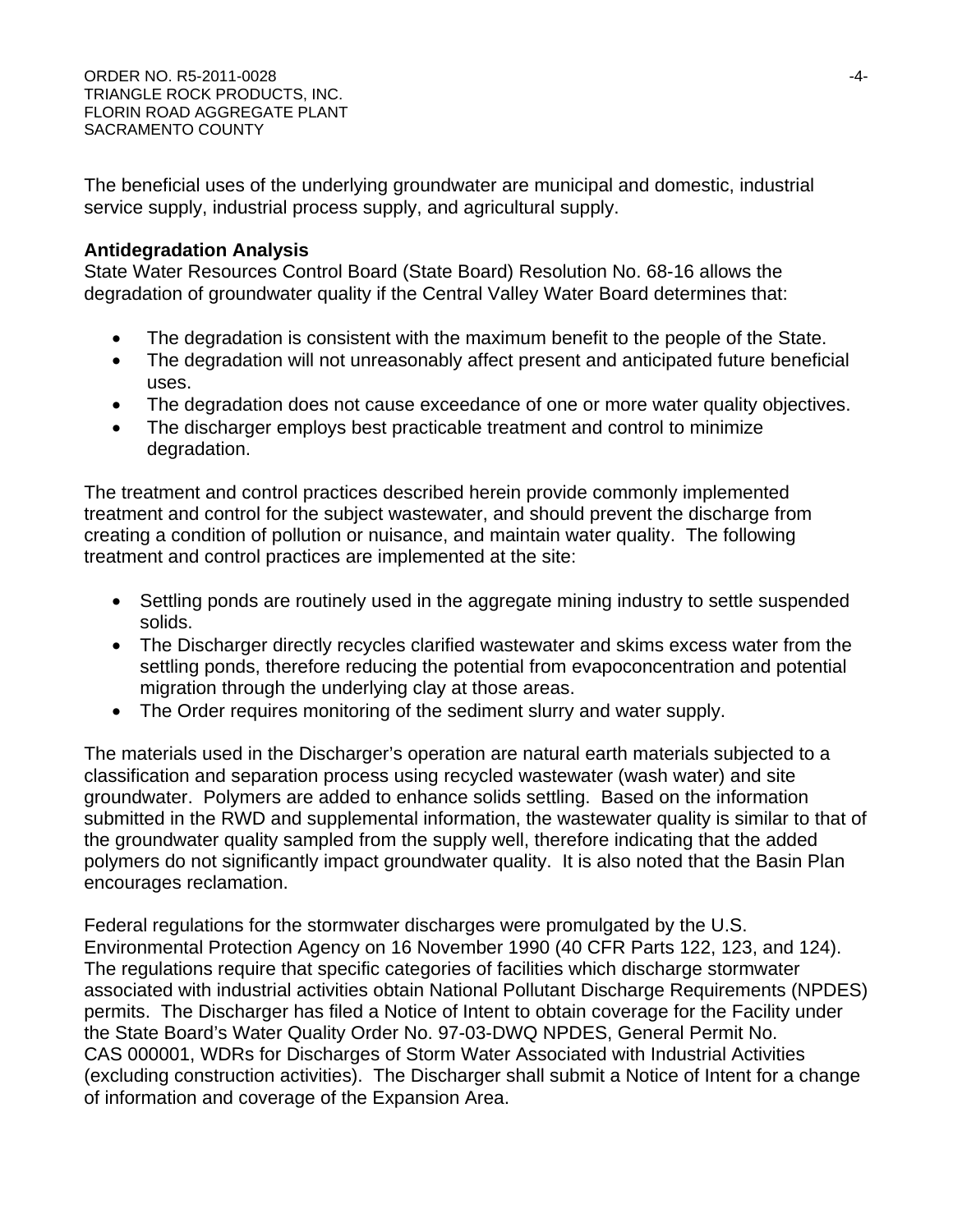# **California Code of Regulations Title 27 Exemption**

This discharge is exempt from the requirements of *Consolidated Regulations for Treatment, Storage, Processing, or Disposal of Solid Waste*, as set forth in Title 27, CCR, Division 2, Subdivision 1, Section 20005, et seq., (hereinafter Title 27). The exemption, pursuant to Section 20090(b) and 20090(h) is based on the following.

- For the exemption based on Section 20090(b):
	- o The Central Valley Water Board is issuing waste discharge requirements,
	- o The discharge complies with the Basin Plan, and
	- o The wastewater does not need to be managed according to Chapter 11, Division 4.5, Title 22, CCR as a designated or hazardous waste.
- For the exemption based on Section 20090(h):
	- o The Discharger will recycle the wastewater after treating the wastewater in the pond system. Settling of soil particles allows reuse of the clarified wastewater. The solid fraction that settles to the pond bottom is inert waste and therefore is consistent with applicable provisions of the division.
	- o The recycling will consist of reusing the water in the aggregate processing operations as well as groundwater recharge for later use both on- and off-site. Settled soil particles will be used as fill for reclamation purposes.

The Order establishes terms and conditions of discharge to ensure that the discharge does not unreasonably affect present and anticipated uses of groundwater. The Order requires regular groundwater monitoring of the supply well and a *Groundwater Quality Investigation Report* to determine if wastewater has contributed significant levels of waste constituents to groundwater quality. The Discharger has implemented typical industry best practicable treatment and control measures to minimize degradation.

# **California Environmental Quality Act**

Mitigation measures that have not been addressed as contained in the Supplemental Final Environmental Impact Report (FEIR) approved on 5 February 2003 by Sacramento County are the following

- Completion of flood control berm along the western bank of Laguna Creek prior to commencing Phase X.
- Diverting storm water drainage from lands north of Jackson Highway to discharge directly to Laguna Creek, rather than the mining site:

A Notice of Determination was filed by Sacramento County on 27 February 2009 to add the additional 121-acre Expansion Area. Mitigation Measures of the Sacramento County Use Permit 2007-CZB-UPB-REB-00397 were made a condition of the approval to protect water quality.